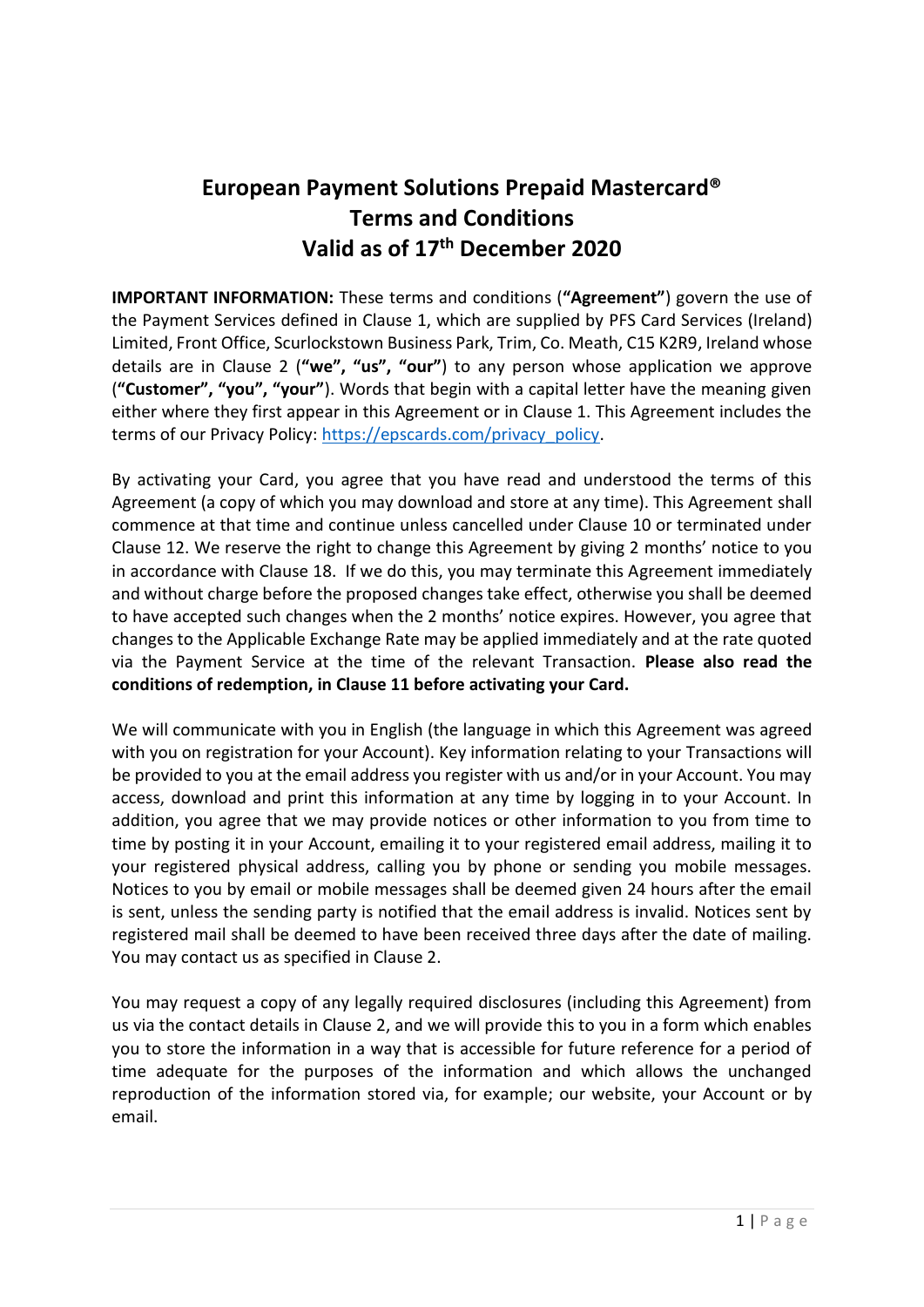## **1. Definitions & Interpretation**

In this document, if we use words that start with a capital letter, that means the word has been defined in this 'Definition & Interpretation' section.

| "Account" or<br>"E-Wallet"     | a data account in our systems where we record your Available Balance,<br>Transaction Data and other information from time to time;                                                                                                         |
|--------------------------------|--------------------------------------------------------------------------------------------------------------------------------------------------------------------------------------------------------------------------------------------|
| "Account Closure<br>Fee"       | has the meaning given in the attached Fees & Limits Schedule;                                                                                                                                                                              |
| Service"                       | "Account Information an online service to provide consolidated information on one or<br>more payment accounts held by the payment service user with another<br>payment service provider or with more than one payment service<br>provider; |
| Service Provider" or<br>"AISP" | "Account Information the supplier of an Account Information Service;                                                                                                                                                                       |
| "Additional<br>Cardholder"     | where applicable, a person who holds a Secondary Card;                                                                                                                                                                                     |
|                                | "Applicable Exchange the exchange rate available on our website                                                                                                                                                                            |
| Rate"                          | https://prepaidfinancialservices.com/en/exchange-rates;                                                                                                                                                                                    |
| "ATM"                          | an automated teller machine is an electronic telecommunications<br>device that enables Customers to perform financial transactions,<br>particularly cash withdrawal, without the need for a human cashier,<br>clerk or bank teller;        |
| "Authorised<br>Person"         | any person to whom you authorise us to access your Account;                                                                                                                                                                                |
|                                | "Available Balance" the amount of E-money issued by us to you but not yet spent or<br>redeemed;                                                                                                                                            |
| "Business Day"                 | Monday to Friday, 0900hrs to 1700hrs GMT, excluding bank and public<br>holidays in Ireland (with regard to PCSIL) and the Netherlands (with<br>regard to European Payments Solutions B.V.);                                                |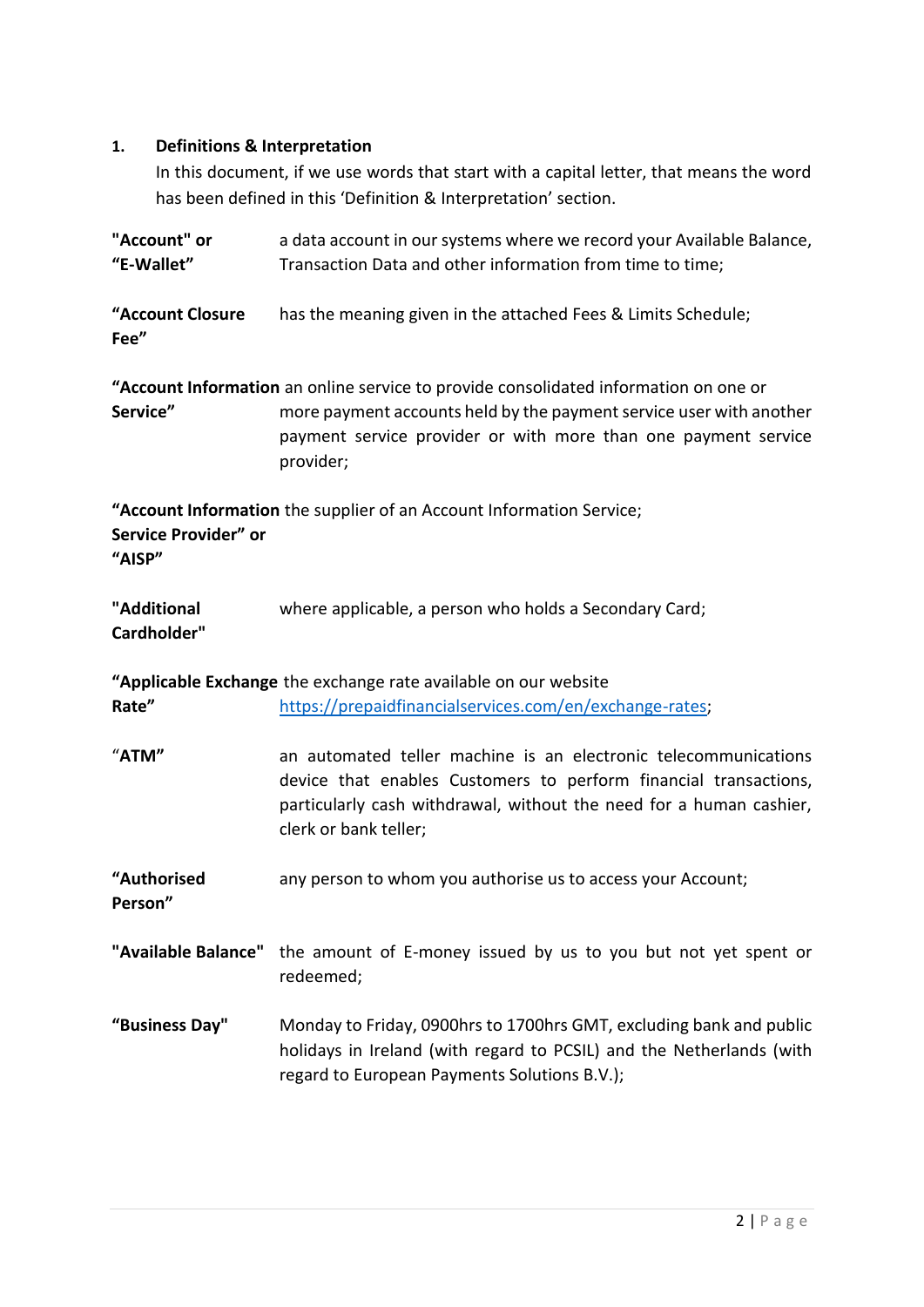| "Card"                                                         | a prepaid Mastercard card issued by us and linked to your Account,<br>which can be used to spend your Available Balance wherever<br>Mastercard cards are accepted; |
|----------------------------------------------------------------|--------------------------------------------------------------------------------------------------------------------------------------------------------------------|
| Fee"                                                           | "Card Replacement has the meaning given in the attached Fees & Limits Schedule;                                                                                    |
| "Card<br>Scheme"                                               | the operator of the payment scheme under which we issue each Card;                                                                                                 |
| "Customer Due<br>Diligence"                                    | the process we are required to go through to verify the identity of our<br>Customers;                                                                              |
| "Customer Funds                                                | the segregated bank account where we hold relevant funds<br>corresponding                                                                                          |
| Account"                                                       | to your Available Balance in accordance with the safeguarding<br>provisions of the Electronic Money Regulations 2011;                                              |
| "E-money"                                                      | monetary value issued by us to your Account on receipt of funds on<br>your behalf in our Customer Funds Account, equal to the amount of<br>funds received;         |
| Area" or "EEA"                                                 | "European Economic the European Union ("EU") member states, as well as Iceland,<br>Liechtenstein and Norway;                                                       |
| "Fees"                                                         | the fees payable by you for the Payment Services as specified in the<br>attached Fees & Limits Schedule;                                                           |
| "IBAN"                                                         | an International Bank Account Number used to identify bank accounts<br>for the purposes of international payments;                                                 |
| "Merchant"                                                     | a retailer who accepts Payment for the sale of goods or services to you;                                                                                           |
| "Payment"                                                      | a payment for goods or services using a Card;                                                                                                                      |
| "Payment Initiation                                            | an online service to initiate a payment order at the request of the<br>payment                                                                                     |
| Service"                                                       | service user with respect to a payment account held at another<br>payment service provider;                                                                        |
| "Payment Initiation<br><b>Service Provider"</b><br>or ("PISP") | a payment service provider who supplies a Payment Initiation Service;                                                                                              |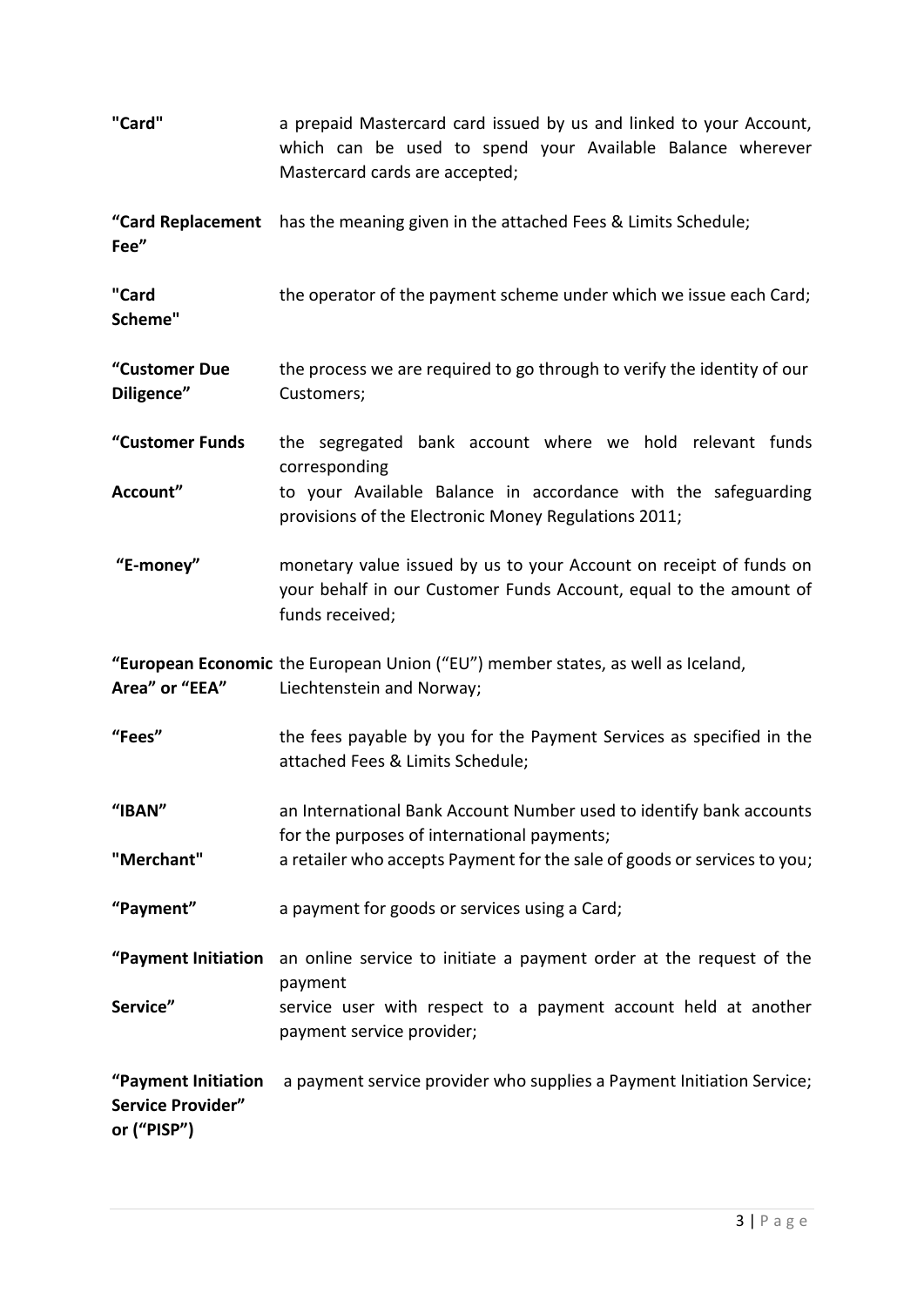- **"Payment Services"** the services supplied by us to you under this Agreement, including issuing Cards and Accounts; and executing Transactions;
- **"PCSIL IBAN"** a virtual IBAN issued by our bank service provider that we allocate to your Card or your Account which can be used by you or others for the purpose of making a SEPA Transfer of funds that will result in a credit of the relevant funds to your Account;
- **"Redemption Fee"** means the fee applied by us for the return of funds to an IBAN Account holder, or Cardholder following a request for redemption by an IBAN Account holder Cardholder under this Agreement, as specified in the attached Fees & Limits Schedule;
- **"Programme Manager"** means the legal entity acting on behalf of an electronic money institution; and engaged by the institution to distribute and redeem electronic money;
- **"Secondary Card"** where applicable, any extra Card which is issued to a Customer or Authorised Person;
- **"SEPA Transfer"** a facility whereby you instruct us to send Euros to a bank account elsewhere in the Single Euro Payments Area (**"SEPA"**), quoting the IBAN of the intended recipient of the funds;
- **"Simplified Due** a lighter form of Customer Due Diligence, resulting in certain lower Card and
- **Diligence"** Account limits;
- **"Transaction"** a Payment, a Transfer or a SEPA Transfer;
- **"Transfer"** a transfer of E-money from one Account to another Account;
- **"Virtual Card"** a Card number issued by us for the purpose of making a single Payment without also issuing any corresponding physical card;

## **2. Contact and Regulatory Information**

2.1. Your Card or Account can be managed online at https://epscards.com/ccp/control/login or via email to support@epscards.com or by phone to +31 (0)20 416 18 13 To report your Cards lost or stolen please call +31 (0)20 416 18 13 or email support@epscards.com.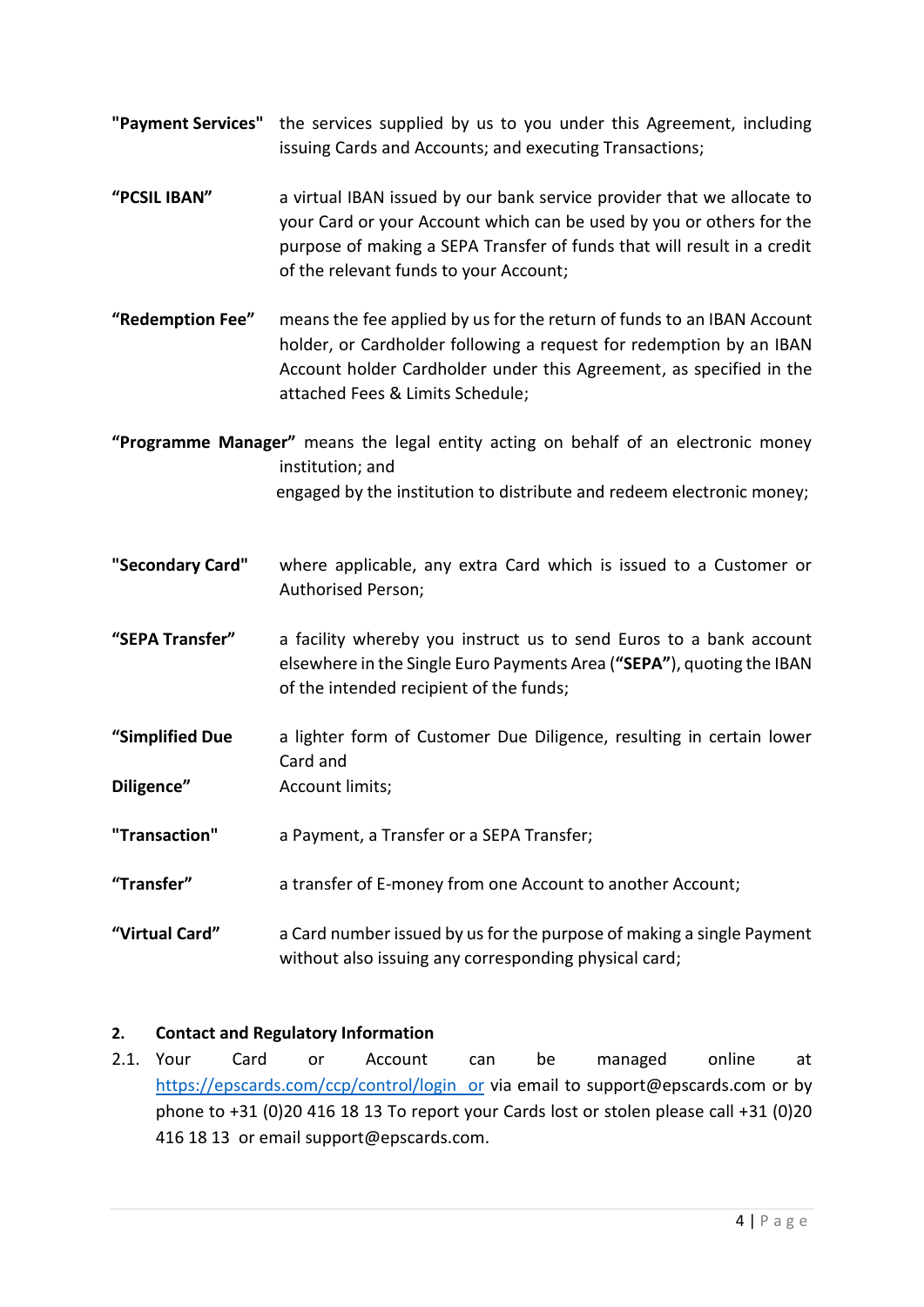- 2.2. The issuer for Your European Payment Solutions Prepaid Mastercard Card and provider of the Payment Services is PFS Card Services (Ireland) Limited (PCSIL). PCSIL is registered in Ireland under Company Registration Office Number is 590062. Registered Office: Front Office, Scurlockstown Business Park, Trim, Co. Meath, C15 K2R9.
- 2.3. PCSIL is authorised and regulated as an e-money issuer by the Central Bank of Ireland registration number C175999.
- 2.4. Details of the PCSIL authorisation by the Central Bank of Ireland is available on the public register at<http://registers.centralbank.ie/DownloadsPage.aspx> .
- 2.5. PFS Card Services (Ireland) Limited acts as the programme issuer.
- 2.6. European Payment Solutions B.V. is the Programme Manager. European Payment Solutions B.V. is registered in The Netherlands with registered office at Stroombaan 6- 8, 1181 VX in Amstelveen.
- 2.7. PCSIL is licensed as an Affiliate member with the Mastercard Scheme. Mastercard is a registered trademark of Mastercard International Incorporated.

#### **3. Type of Service, Eligibility and Account Access**

- 3.1. Your Card is not a credit card and is not issued by a bank. Regardless of the type of Card(s) you have, you will have only one Account where your Available Balance is located.
- 3.2. Your Payment Services may not be activated unless we have been provided with the required information so that we may identify you and can comply with all applicable Customer Due Diligence requirements. We shall keep records of such information and documents in accordance with all applicable legal and regulatory requirements.
- 3.3. Reference to a currency (e.g. Euros  $€$  or Sterling) shall mean that amount or the local currency equivalent in which your Card is denominated.
- 3.4. Any Transaction on your Card in a currency other than the currency in which your Card is denominated, will require a currency conversion using an Applicable Exchange Rate.
- 3.5. The Available Balance on your Card and/or Account will not earn any interest.
- 3.6. The Payment Services are prepaid payment services and not a credit or bank product, you must therefore ensure that you have a sufficient Available Balance from time to time to pay for your Transactions and applicable Fees. If for any reason a Transaction is processed, and the Transaction amount exceeds the Available Balance, you must repay us the amount of such excess immediately and we shall be entitled to stop any existing or subsequent Transactions from proceeding.
- 3.7. This Agreement does not give you any rights against the Card Schemes, its affiliates or any third party.
- 3.8. Only persons over 18 years of age are entitled to register for the Payment Services.
- 3.9. Each time you seek access to the Account we will ask for your Access Codes (as defined in Clause 8). As long as the correct Access Codes are entered, we will assume that you are the person giving instructions and making Transactions and you will be liable for them, except to the extent provided for in Clause 8. We can refuse to act on any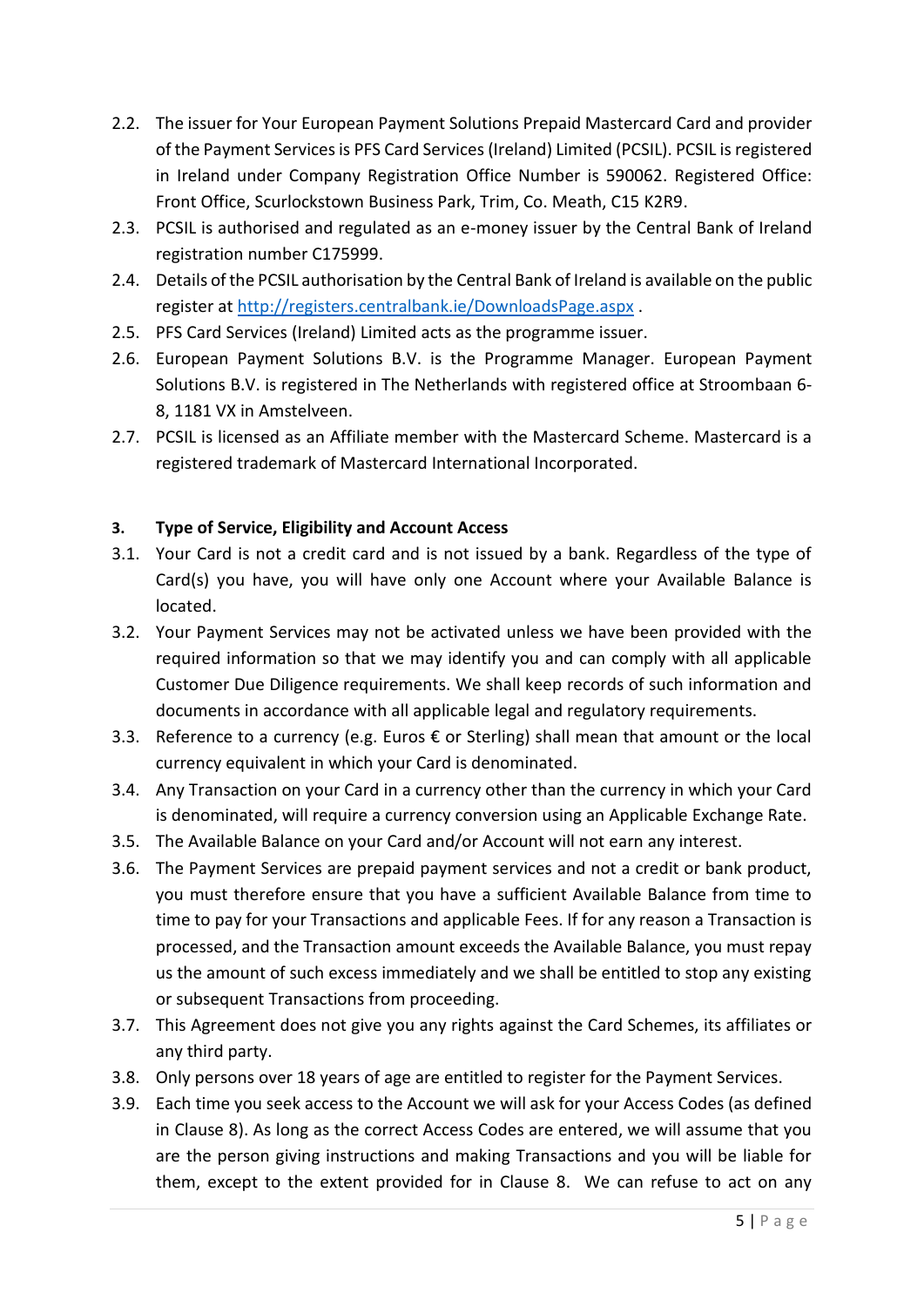instruction that we believe: (i) was unclear; (ii) was not given by you; or (iii) might cause us to breach a legal or other duty; or if we believe the Payment Service is being used for an illegal purpose.

- 3.10. We will do all that we reasonably can to prevent unauthorised access to the Account. As long as you have not breached the other terms contained in this Clause 3 or Clause 8, we will accept liability for any loss or damage to you resulting directly from any unauthorised access to the Account pursuant to Clauses 14 and 15 of this Agreement.
- 3.11. You must activate your card within two months of receipt. If you have not activated your card within this period, and you do not do so after notification, then we are entitled to close the card.
- 3.12. If you do not pay your annual contribution for the use of the card within the period set by us, we are allowed to block the card.

## **4. Service Limits , Transfers & SEPA Transfer Payment**

- 4.1 Transactions may be restricted by Card or Account type, individual usage patterns and payment risk profiles. Cards are issued in accordance with regulatory limits and conditions. Limits relating to the use of Cards can be found in the attached Fees & Limits Schedule and on our website at [https://epscards.com/en/private.](https://epscards.com/en/private) For anti-money laundering and anti-fraud reasons we reserve our rights to change particular payment restrictions (including from those published or included herein) without notice and to the extent required to meet our regulatory obligations.
- 4.2 Simplified Due Diligence may be restricted to domestic ATM access, along with reduced annual maximum load limits and capped annual withdrawal limits. These limits will be subject to Scheme and regulatory requirements.
- 4.3 You can make a Transfer to another Account by signing into your Account and following the relevant instructions.
- 4.4 When sending funds to your Account with us, we recommend that you or other senders make a SEPA Transfer using your PCSIL IBAN.
- 4.5 We cannot be held liable for the payment process or fees associated with bank(s) and or intermediary bank(s) to process payments from you to us. Any fee(s) charged by third parties, not limited to receiving, processing or crediting a payment for you will be deducted by us before crediting the remaining balance to you.
- 4.6 You are responsible for checking and confirming payment details and fees before making a payment to us or to your Account.
- 4.7 PCSIL will credit payments received to your Account at least once a day and before the end of the Business Day. Amounts received after the cut off period will be processed the next Business Day and you will hold PCSIL free and clear from any responsibility in this regard.
- 4.8 You may be asked to provide us with evidence of source of funds in order for us to meet our regulatory requirements, in which case you agree to provide that evidence promptly. You represent and warrant to us that the evidence you provide to us is up to date, complete and accurate.
- 4.9 Where so enabled you may change your PIN at selected ATMs subject to a Fee.
- 4.10 Where enabled, you may be eligible to instruct companies to create regular SEPA Transfers from your Irish issued and registered Account. You will be responsible for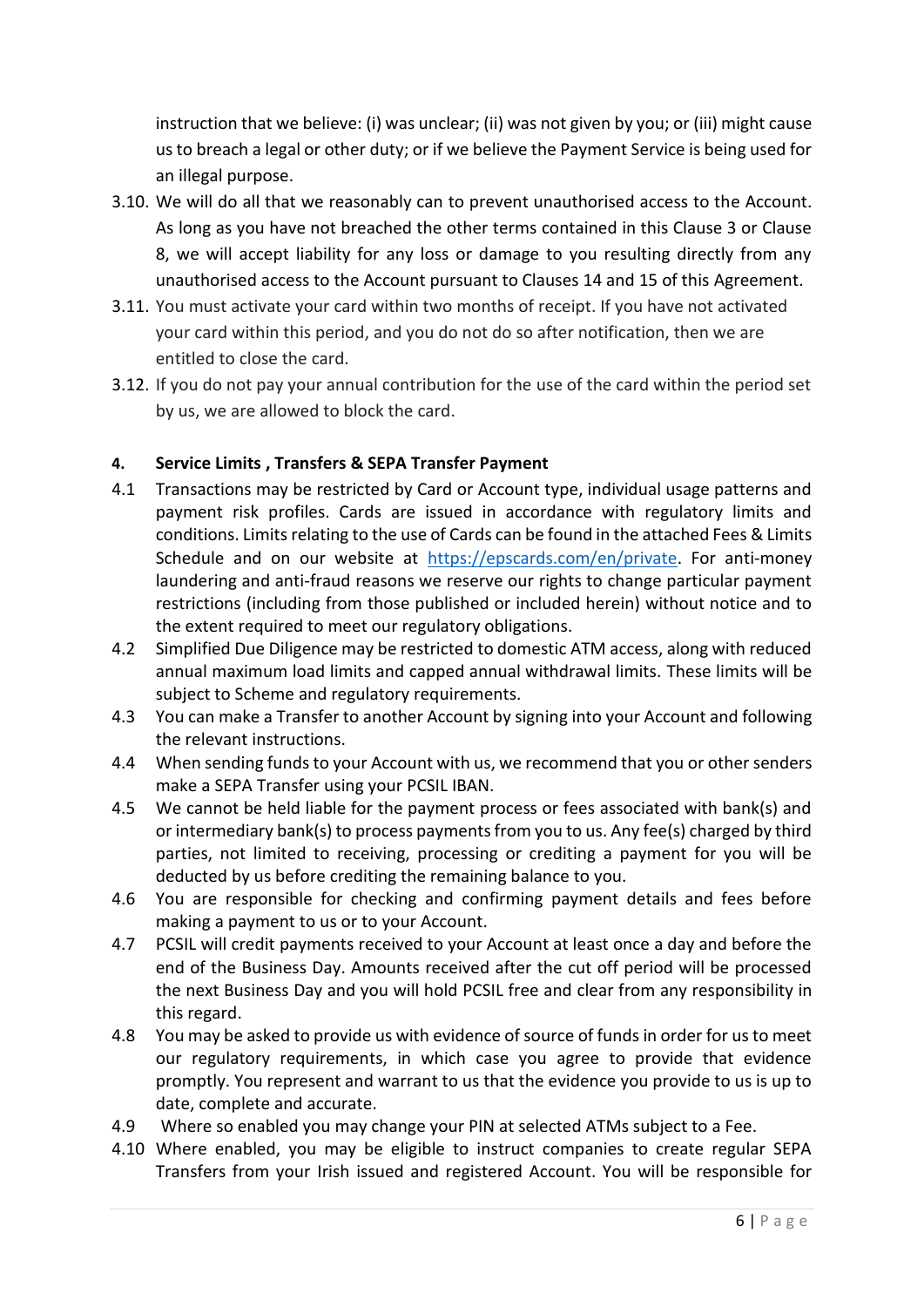ensuring that the correct details are provided in order for the SEPA Transfer to be created for you. You must ensure at all times that you have a sufficient balance on your Account to allow for the funds to be debited from your Account. You are responsible for checking the terms and conditions that have been provided to you by the SEPA Transfer originator. PCSIL and/or Chantelle Barry reserve(s) the right to decline or terminate any SEPA Transfer instruction(s) that you have requested.

4.11 You may incur a charge for unpaid SEPA Transfers if there are not enough funds in your Account to pay an incoming SEPA Transfer request.

#### **5. Use of the Payment Services**

- 5.1. You may access your Account information by logging into your Account through our website. From here you will be able to view details on your Transactions, including dates, currencies, charges or exchange rates applied. This information is accessible at any time and can be stored and reproduced as necessary.
- 5.2. You can use the Payment Services up to the amount of the Available Balance for Transactions.
- 5.3. If the Available Balance is insufficient to pay for a Payment, some Merchants will not permit you to combine use of a Card or Account with other payment methods.
- 5.4. The value of each Transaction and the amount of any Fees payable by you under this Agreement will be deducted from the Available Balance.
- 5.5. Once a Transaction is authorised, the relevant payment order may not be withdrawn (or revoked) by you after the time it is received. A Transaction will be deemed to have been received by us at the time you authorise the Transaction as follows:
	- i. For Payments and ATM Transactions, at the time we receive the payment order for the Transaction from the Merchant acquirer or ATM operator, and
	- ii. A payment order for a Transfer or SEPA Transfer is provided to and received by us at the time it is issued by you via the Account;
- 5.6. Where a revocation of an authorised payment is agreed between us and you, we may charge a Fee for revocation.
- 5.7. We will ensure that the amount of a SEPA Transfer is credited to the payment service provider of the payee by end of the Business Day following the time of the receipt of your payment order. If the payment service provider of the Merchant is located outside the EEA, we will effect payment as soon as possible and in any event as required by applicable law.
- 5.8. In order to protect you and us from fraud, Merchants may seek electronic authorisation before processing any Payment. If a Merchant is unable to get an electronic authorisation, they may not be able to authorise your Payment.
- 5.9. We may refuse to authorise any use of the Payment Services which could breach these terms and conditions or if we have reasonable grounds for suspecting that you or a third party have committed or are planning to commit fraud or any other illegal or unpermitted use of the Payment Services.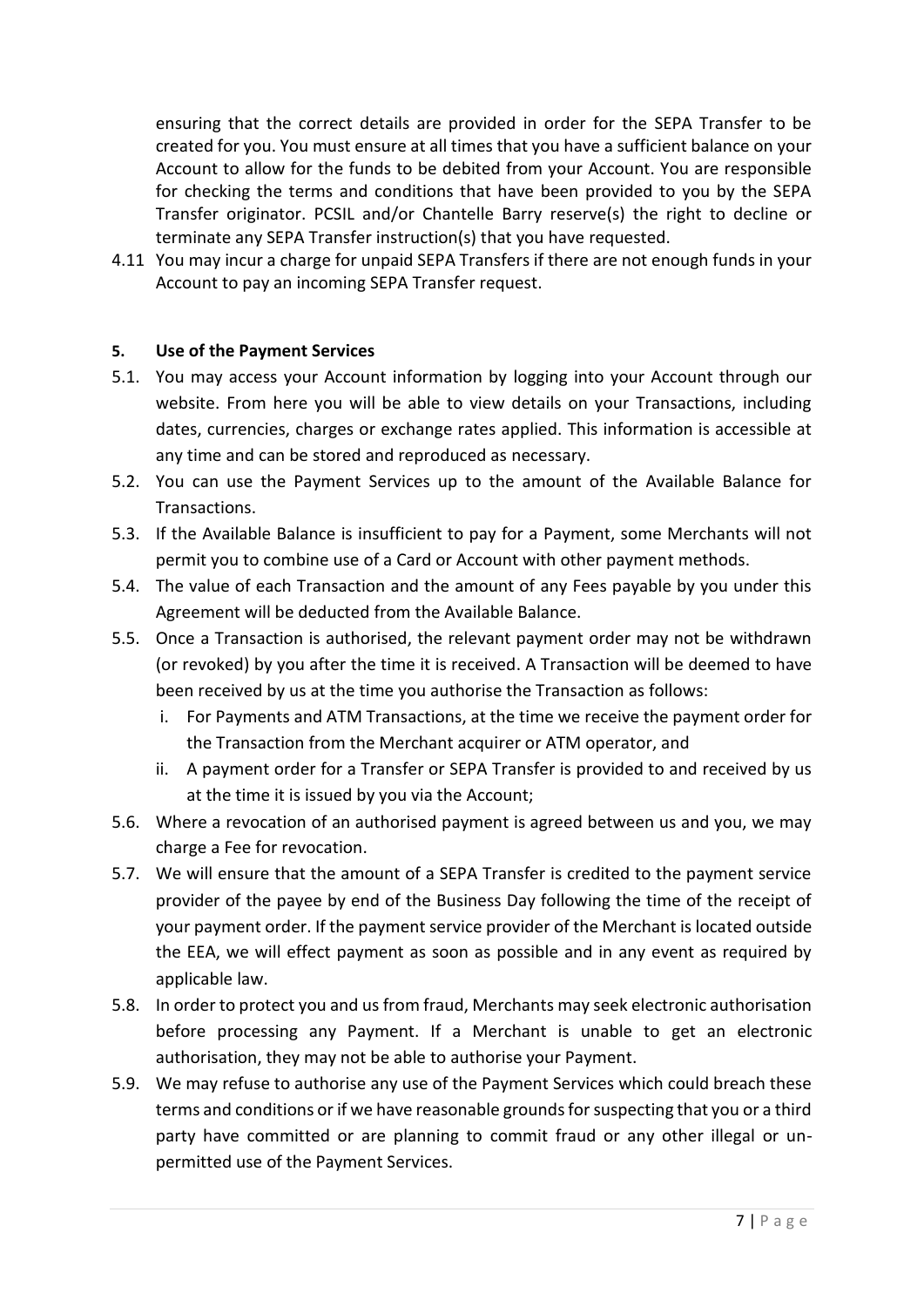- 5.10. Your ability to use or access the Payment Services may occasionally be interrupted, for example if we need to carry out maintenance on our Systems. Please contact Customer Services via our website to notify us of any problems you are experiencing using your Card or Account and we will endeavour to resolve any problem.
- 5.11. Where applicable, you may apply to us for up to 3 Secondary Cards, for use by Additional Cardholders on your Account. Additional Cardholders, for whom you are legally responsible, must be 13 years of age or older. All other Additional Cardholders must be 18 years of age or older. It is your responsibility to authorise the Transactions incurred by each Additional Cardholder on the relevant Secondary Card and to ensure that the Additional Cardholder keeps to the provision of this Agreement. You are responsible for their use of the Secondary Card and for paying any amounts they add to your Account even if the Additional Cardholder does not keep to the provisions of this Agreement. We accept no responsibility or liability of any kind whatsoever for use of any Secondary Card by any Additional Cardholder for Transactions not authorised by you. If you successfully register and request one, we will send you a Secondary Card in the name of the Additional Cardholder with a copy of this Agreement, for which we will charge you an Additional Card Fee. Upon receipt of the Secondary Card, you may give the Secondary Card to the Additional Cardholder for their use, subject to:
	- i. you providing them with the copy of this Agreement (by using the Secondary Card the Additional Cardholder consents to the terms of this Agreement, which will then bind you and the Additional Cardholder in relation to the use of the Secondary Card);
	- ii. the condition that the Secondary Card must only be used by that person;
	- iii. you continuing to hold the Account and the Card with which the Secondary Card is associated;
	- iv. you informing the Additional Cardholder that you have retained the Primary Card and that you are still able to use the Account;
	- v. us obtaining such further information and documentation in order to enable us to comply with all applicable Customer Due Diligence anti-money laundering requirements in relation to the Additional Cardholder.
- 5.12. You will remain responsible for the use of the Payment Services, and for any Fees and charges incurred by the Additional Cardholder(s), and you will continue to be regarded as the holder of any funds already or subsequently loaded on the Account. The use of a Card in relation to which an Additional Cardholder has been registered will be regarded as confirmation that you have provided the Additional Cardholder with this Agreement.
- 5.13. You or any Additional Cardholder may ask us to remove that Additional Cardholder, and in that case, you must cut the relevant Secondary Card in half.
- 5.14. You agree that we may give information about your Account to each Additional Cardholder and restrict what Additional Cardholders can do in relation to your Account.
- 5.15. Except as required by law, we, including European Payment Solutions B.V, shall not be responsible, and you will be solely responsible, for compiling and retaining your own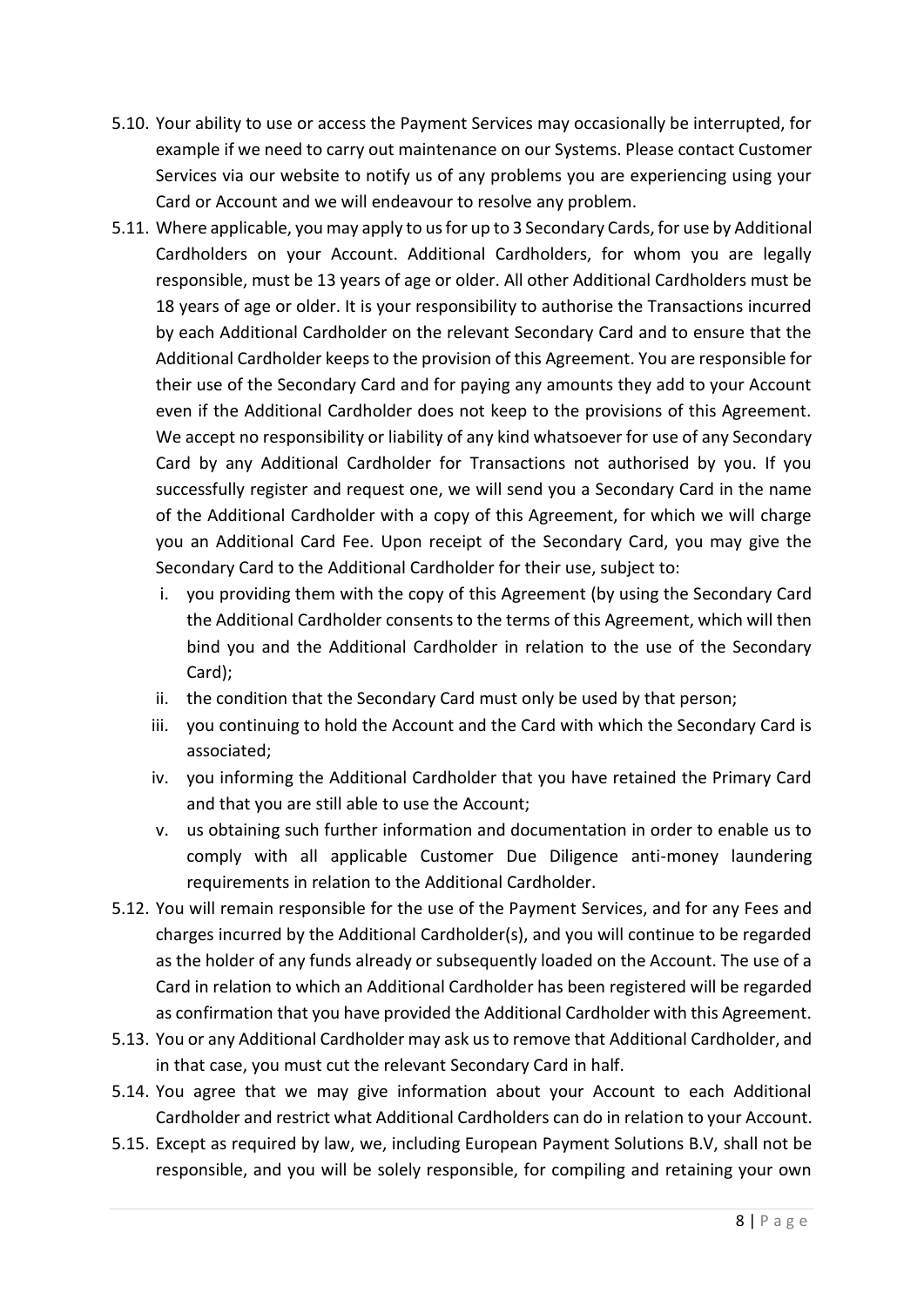copy of the data in your Account and your activities in connection with this Agreement. Upon the termination of this Agreement for any reason, we shall have no obligation to store, retain, report, or otherwise provide any copies of, or access to, the Transaction data or any records, documentation or other information in connection with any Transactions or the Account.

- 5.16. You agree to only use the Payment Services for lawful purposes and to adhere at all times to all laws, rules, and regulations applicable to the use of the Payment Services, including the terms of this Agreement.
- 5.17. You may not use the Payment Services to receive or transfer any funds on behalf of any other natural person or legal entity.

#### **6. Access by Third Party Providers**

- 6.1. You may consent to regulated third party providers (PISPs or AISPs) accessing your Account online to make payments or obtain information about balances or Transactions on your Card and/or Account.
- 6.2. The PISPs and/or AISPs must be appropriately registered and authorised in accordance with PSD2. You should check with the regulatory authority of the relevant country before giving consent to the relevant PISP/AISP.
- 6.3. Any consent you give to a third-party provider is an agreement between you and it, we will have no liability for any loss whatsoever, as a result of any such agreement.
- 6.4. Before giving consent, you should satisfy yourself as to what degree of access you are consenting to, how it will be used and who it may be passed on to.
- 6.5. You should make yourself aware of any rights to withdraw the consent of access from the third-party provider and what process it has in place to remove access.
- 6.6. To the extent permitted by law or regulation and subject to any right to refund you may have under this Agreement, between you and us, we are not responsible for any actions that the relevant third party takes in relation to suspending or terminating your use of their service or for any resulting losses. We are also not responsible for, or a party to, any agreement that you enter into with any relevant third party. You should make sure that you read and comply with such agreement or other applicable policies and note that this Agreement will continue to apply between us including to any Payment Services and our Fees as stated continue to apply.
- 6.7. Where appropriate, we may deny access to your Account, to any third party where we consider such access to be a risk of money laundering or terrorism financing, fraud or other criminal activity. Should we need to take these actions and where possible, we will give reasons for doing so unless restricted by law or for internal security reasons.

#### **7. Condition of Use at Certain Merchants**

7.1. In some circumstances we or Merchants may require you to have an Available Balance in excess of the Payment amount. For example, at restaurants you may be required to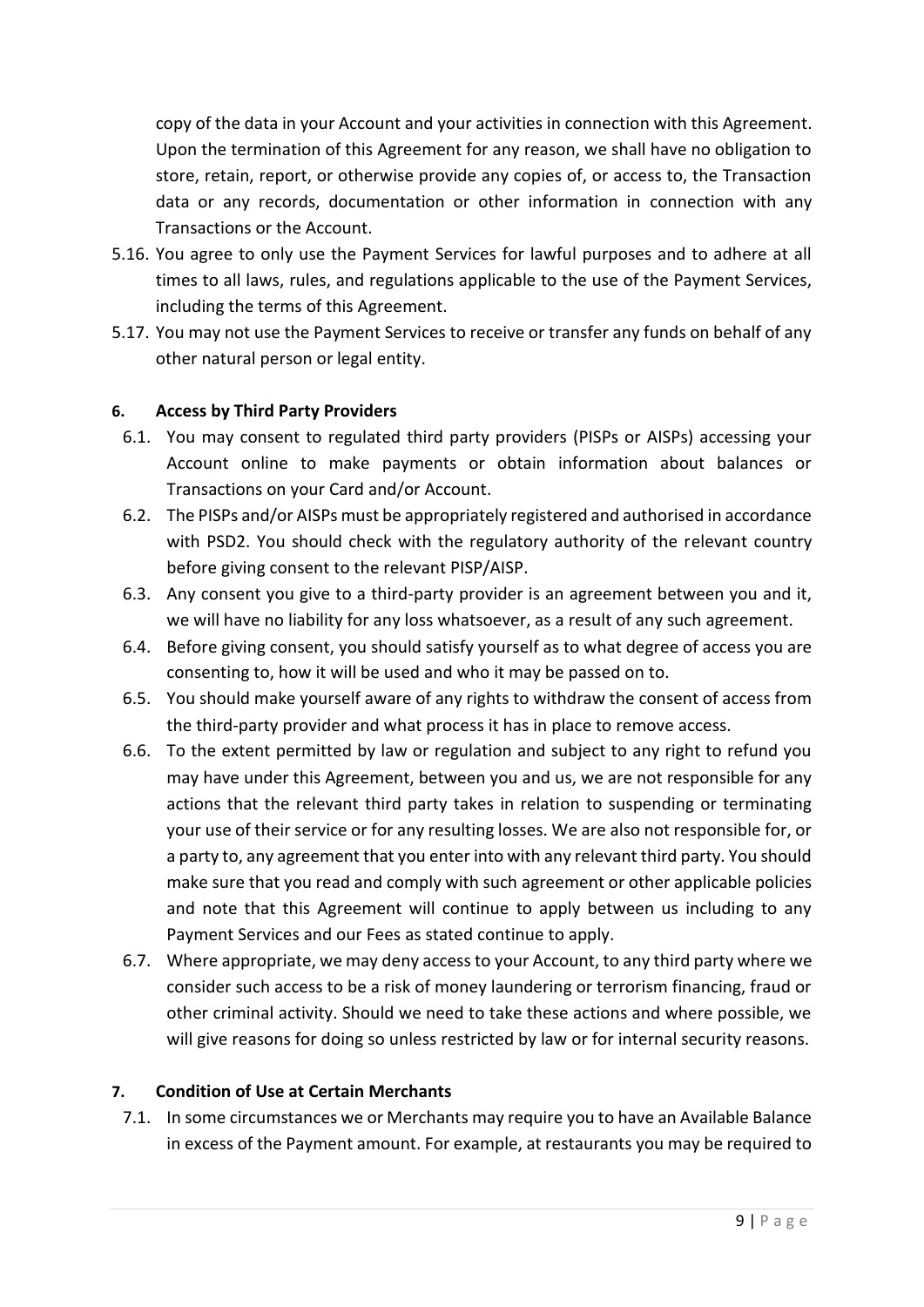have 15% more on your Card than the value of the bill to allow for any gratuity or service charge added by the restaurant or you.

- 7.2. In some circumstances Merchants may require verification that your Available Balance will cover the Payment amount and initiate a hold on your Available Balance in that amount, examples include rental cars. In the event a Merchant places a preauthorisation on your Account, you will not have access to these funds until the Payment is completed or released by the Merchant which may take up to 30 days.
- 7.3. If you use your Card at an automated fuelling station, subject to Merchant acceptance, your Card may need to be pre-authorised for a pre-determined amount in the relevant currency. If you do not use the whole pre-authorisation or do not have Available Balance to obtain a pre-authorisation, it is possible that the pre-authorised amount will be held for up to 30 days before becoming available to you again.
- 7.4. Some Merchants may not accept payment using our Payment Services. It is your responsibility to check the policy with each Merchant. We accept no liability if a Merchant refuses to accept payment using our Payment Services.
- 7.5. In relation to any dispute between the you and a Merchant, provided you are able to satisfy us that you have already made all efforts to resolve the dispute with the relevant Merchant, we will attempt to assist you so far as is reasonably practicable. We may charge you a chargeback processing fee as referenced in the Fees & Limits Schedule provided to you with this document, for any such assistance we may give you with any dispute. If there is an un-resolvable dispute with a Merchant in circumstances where the Card has been used for a Payment, you will be liable for the Payment and will have to resolve this directly with the relevant Merchant.

#### **8. Managing & Protecting Your Account**

- 8.1. You are responsible for the safekeeping of your username and password for your Account (**"Access Codes"**) and the personal identification number for your Card (**"PIN"**).
- 8.2. Do not share your PIN with anyone. You must keep your PIN safe and separate from your Card or any record of your Card number and not disclose it to anyone else. This includes:
	- i. memorising your PIN as soon as you receive it, and destroying the post mail or other authorised communication used to transmit it to you;
	- ii. never writing your PIN on your Card or on anything you usually keep with your Card;
	- iii. keeping your PIN secret at all times, including by not using your PIN if anyone else is watching;
	- iv. not disclosing your PIN to any person.
- 8.3. The user of the Card(s) must sign the signature strip on any Personalised Card immediately when received.
- 8.4. If you forget your PIN, you should send an SMS instruction to 0031 (0) 6 31 045 800 to retrieve your PIN again. As an example: send PIN 12345678 to 0031 (0) 6 31 045 800 .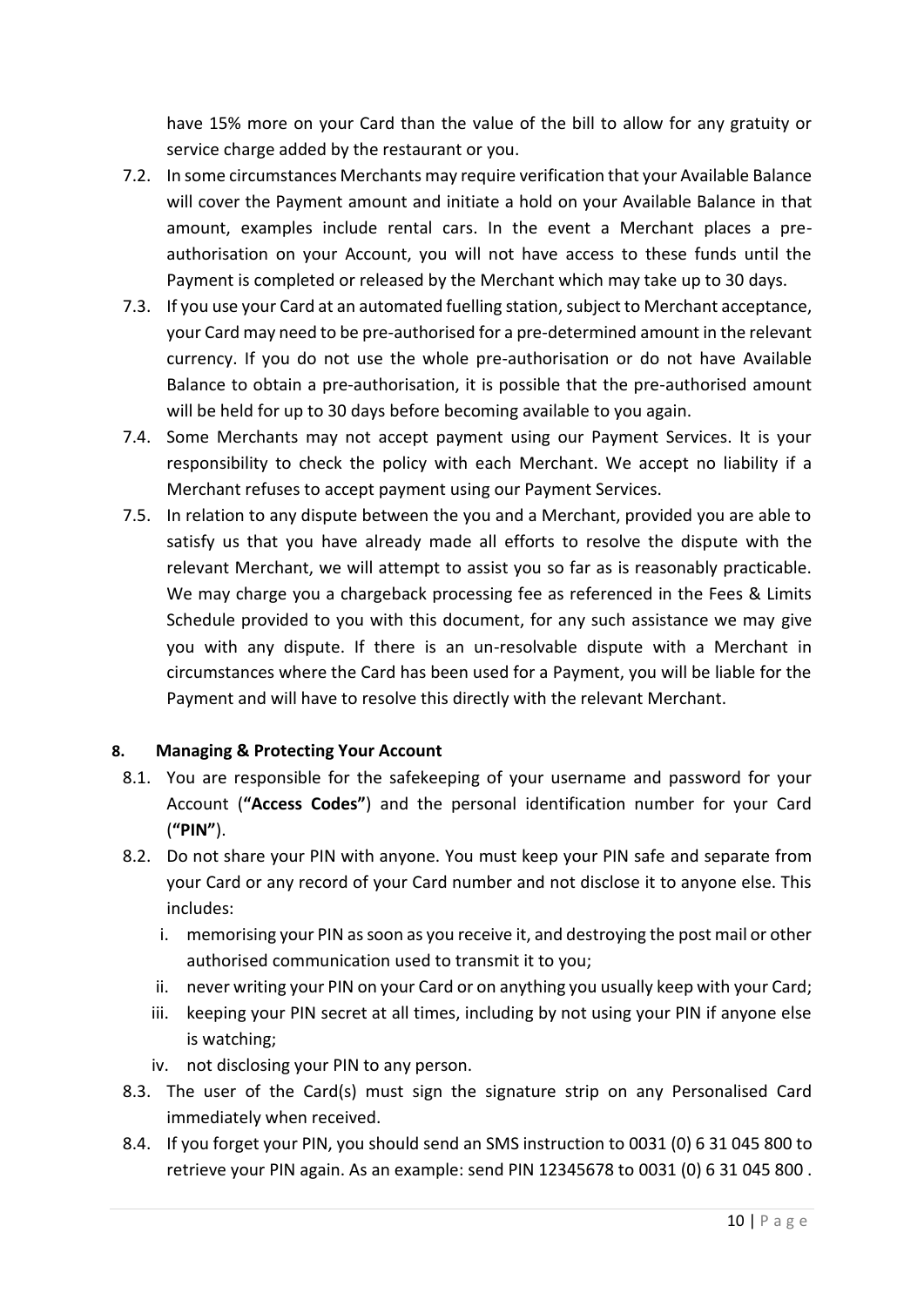- 8.5. Do not share your Access Codes with anyone except an Authorised Person. If you disclose the Access Codes to any Authorised Person, you are responsible and liable for their access, use or misuse of the Account, their breach of the terms of this Agreement or disclosure of the Access Codes.
- 8.6. The Payment Services may only be used by you and each Additional Cardholder or Authorised Person.
- 8.7. You must not give the Card to any other person or allow any other person to use the Payment Services except Authorised Persons or Additional Cardholders. You must keep the Card in a safe place.
- 8.8. Failure to comply with Clauses 8.2 and/or 8.5 may affect your ability to claim any losses under Clause 14 in the event that we can show that you have intentionally failed to keep the information safe or you have acted fraudulently, intentionally, with undue delay or with gross negligence. In all other circumstances your maximum liability shall be as set out below at Clause 15.
- 8.9. If you believe that someone else knows your Account or Card security details, you should contact us immediately in accordance with Clause 13.
- 8.10. Once your Card has expired (see Clause 11), or if it is found after you have reported it as lost or stolen, you must destroy your Card by cutting it in two, through the magnetic strip.

## **9. Identity Verification**

- 9.1. If you enter into Transactions over the internet, some websites require you to enter your name and address. In such cases you should supply the most recent address which has been registered with us by you as the Account address. The Account address is also the address to which we will send any correspondence.
- 9.2. You must notify us within 7 days of any change in the Account address or your other contact details. You can notify us by contacting Customer Services who may require you to confirm such notification in writing. You will be liable for any loss that directly results from any failure to notify us of such a change as a result of undue delay, your gross negligence or fraud. We will need to verify your new Account address and shall request the relevant proofs from you.
- 9.3. We reserve the right at any time to satisfy ourselves as to your identity and home address (for example, by requesting relevant original documents) including for the purposes of preventing fraud and/or money laundering. In addition, at the time of your application or at any time in the future, in connection with your Account, you authorise us to perform electronic identity verification checks directly or using relevant third parties.

#### **10. Right to Cancel ("Cooling-Off')**

You have a right to withdraw from this Agreement under the following conditions: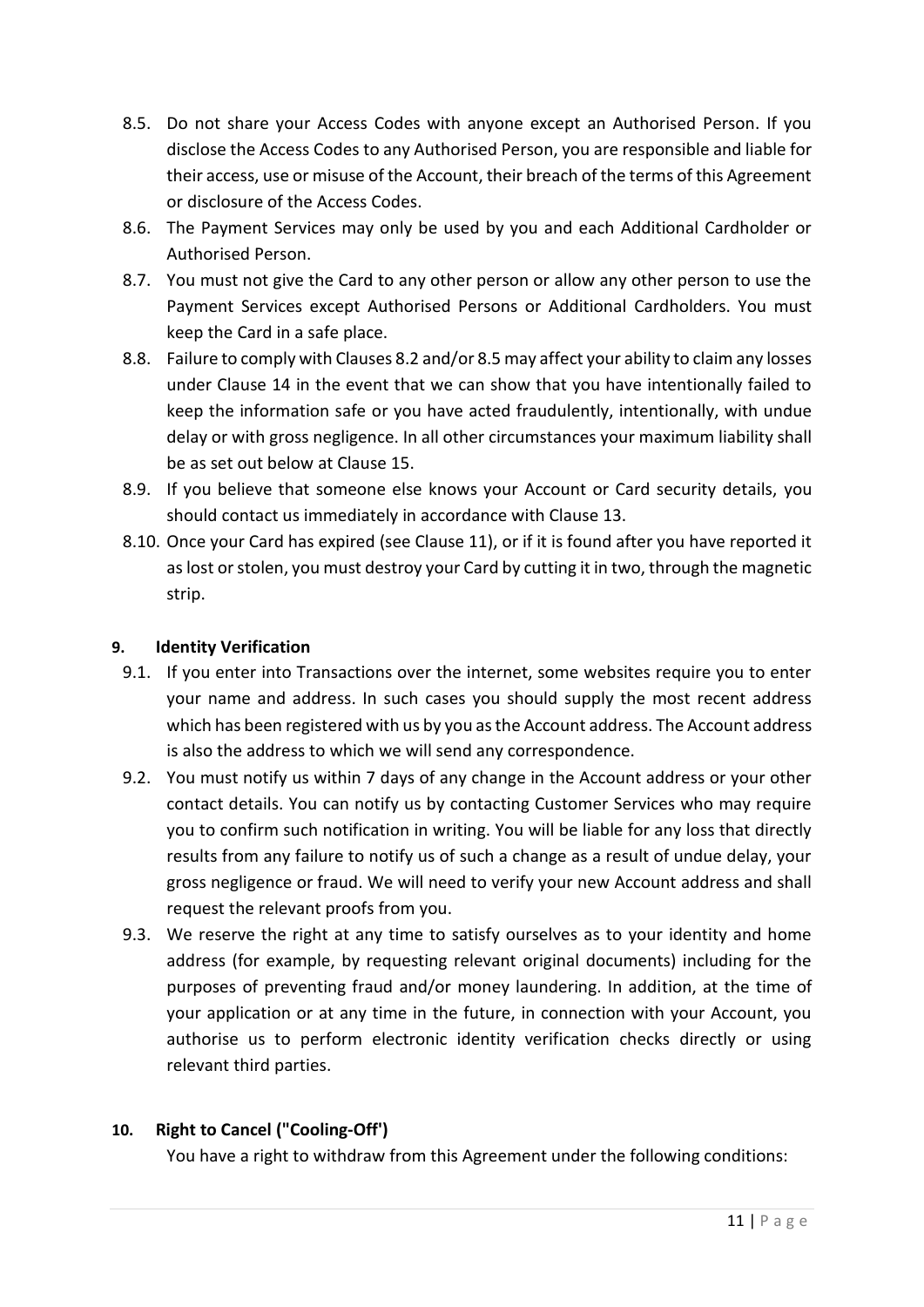- 10.1. Where you purchased the Payment Services then you have a "Cooling Off" period of 14 days beginning on the date of the successful registration of your Account, to withdraw from this Agreement and cancel the Payment Services, without any penalty but subject to deduction of any reasonable costs incurred by us in the performance of any part of the provision of services before you cancel. You must contact us within this 14-day period and inform us that you wish to withdraw from this Agreement, and you must not use the Payment Services. We will then cancel the Payment Services and reimburse the amount of Available Balance on the Account to you. However, we reserve the right to hold the Available Balance for up to 30 business days from receipt of your instructions before returning the balance, to ensure that details of all Transactions have been received.
- 10.2. After the Cooling Off period you may only terminate the Payment Services as described in Clause 12.

#### **11. Expiry & Redemption**

- 11.1. Your Card has an expiry date printed on it (the **"Expiry Date"**). The Card (and any Secondary Card) and any PCSIL IBAN linked to the Card will no longer be usable following the Expiry Date, and you must not use it after that time, but you will still be able to receive and send funds to and from the Account associated with the Card.
- 11.2. If a Card expires before your Available Balance is exhausted, you can contact Customer Services to request a replacement Card, provided you do so within 14 days before the Expiry Date printed on your Card and subject to payment of a Fee (where specified). We reserve the right to issue you with a replacement for an expired Card even if you have not requested one. If you have not requested a replacement Card, you will not be charged a Card Replacement Fee.
- 11.3. If your PCSIL IBAN is linked to your Account, rather than linked to your Card, then it will not expire when the Card expires, but will be available to use as long as the Account is available for your use.
- 11.4. Your funds are available for redemption by contacting us at any time. We reserve the right to request identification documentation in order to ensure redemption is performed in strict accordance with applicable law.
- 11.5. When redemption is requested by you before the termination of this Agreement in accordance with clause 12, or more than one (1) year after the date of termination of this Agreement in accordance with clause 12, we shall charge a Redemption Fee.
- 11.6. Provided that your request for redemption is made less than 12 months following the date on which this Agreement ends under Clause 12, redemption will not incur any Redemption Fee. If you make a request for redemption more than 12 months after the date on which this Agreement ends under Clause 12 an Account Closure Fee may be charged (where specified).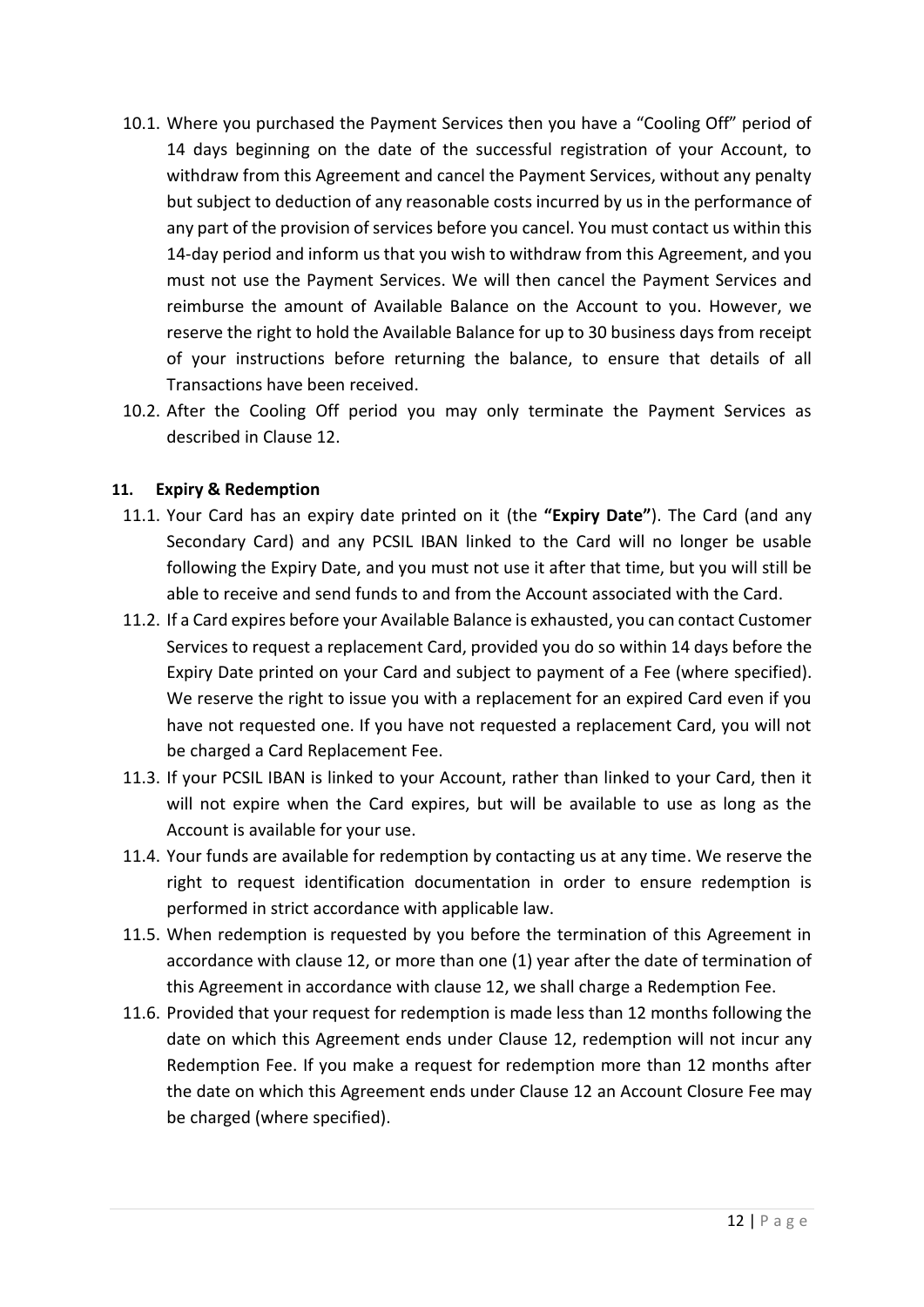- 11.7. We shall have the absolute right to set-off, transfer, or apply sums held in the Account(s) or Cards in or towards satisfaction of all or any liabilities and Fees owed to us that have not been paid or satisfied when due.
- 11.8. We shall have the absolute right to close your Account and submit a chargeback claim for the relevant Transactions if your Account is in negative standing for more than 60 days. If our chargeback is successful, funds paid to your Account may only be used to credit your Card or Account, and your Account will remain closed.
- 11.9. If your Account is inactive (including without limitation no access to the account or payment Transactions) for at least 2 consecutive years and has an Available Balance, we may (but we are not obliged to) notify you by sending an e-mail to your registered e-mail address and give you the option of keeping your Account open and maintaining or redeeming the Available Balance. If you do not respond to our notice within thirty (30) days, we will automatically close your Account and initiate a Transfer of your Available Balance to the last payment account notified by you to us (your "Nominated Bank Account").

#### **12. Termination or Suspension of Your Account and/or Processing of Transactions**

- 12.1. We may terminate this Agreement and your use of the Payment Services with prior notice of at least 2 months.
- 12.2. Your use of your Card and any PCSIL IBAN linked to the Card ends on the Expiry Date in accordance with Clause 11.2.
- 12.3. This Agreement and your use of the Payment Services will also end when your ability to initiate all Transactions ceases.
- 12.4. We may terminate or suspend, for such period as may reasonably be required, your use of the Payment Services in whole or in part at any time or the processing of any Transaction(s) if:
	- i. there is any fault or failure in the relevant data processing system(s);
	- ii. we reasonably believe that you have used or are likely to use the Payment Services, or allow them to be used, in breach of this Agreement or to commit an offence;
	- iii. any Available Balance may be at risk of fraud or misuse;
	- iv. we suspect that you have provided false or misleading information;
	- v. we are required to do so by law, the police, a court or any relevant governmental or regulatory authority;
	- vi. we are required to fulfil our legal obligations in relation to the fight against money laundering and financing of terrorism;
	- vii. there is suspicion of unauthorised or fraudulent access to or use of your Account or that any of its security features have been compromised, including the unauthorised or fraudulent initiation of a Transaction;
	- viii. we have reasonable grounds to believe you are carrying out a prohibited or illegal activity;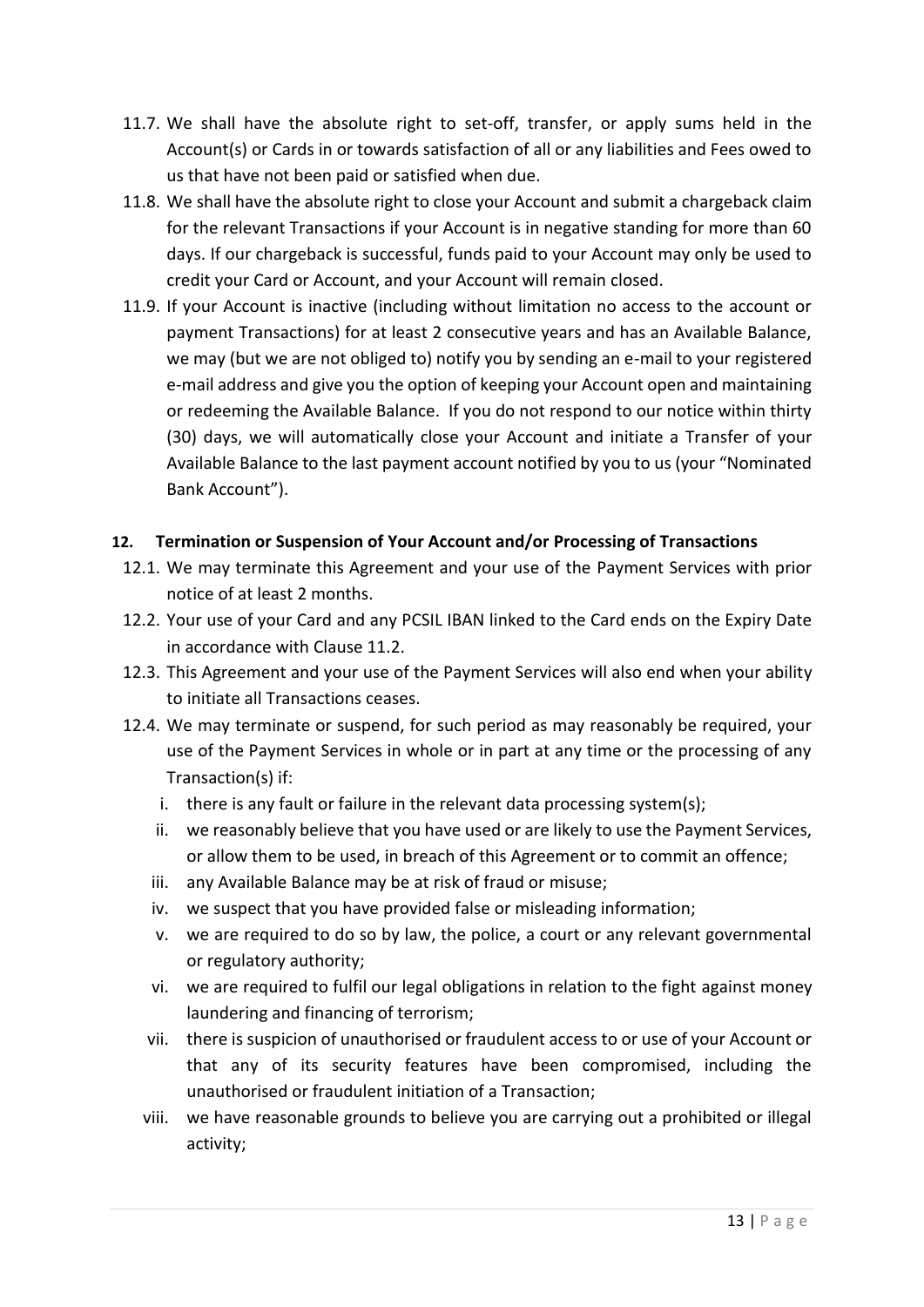- ix. we are unable to verify your identity or any other information pertaining to you, your Account or a Transaction.
- 12.5. If any Transactions are found to have been made using your Card after expiry or any action has been taken by us under Clause 12.4, you must immediately repay such amounts to us.
- 12.6. Where it is practicable and lawful for us to do so or would not compromise reasonably justified security reasons, we will notify you via email of the suspension or restriction and the reasons for it before such measures take place or immediately thereafter.
- 12.7. We will reinstate your Account or execute the relevant Transaction(s) as soon as practicable after the reasons pursuant to Clause 12.4 no longer apply or exist.
- 12.8. If you wish to terminate the Payment Services at any time, you must request termination and the return of your Available Balance by email to our address in Clause 2 from the email address registered in your Account. Our Customer Services department will then suspend all further use of your Payment Services.
- 12.9. Once we have received all the necessary information from you (including any Customer Due Diligence) and all Transactions and applicable Fees and charges have been processed, we will refund to the you any Available Balance less any Fees and charges payable to us, provided that:
	- i. you have not acted fraudulently or with gross negligence or in such a way as to give rise to reasonable suspicion of fraud or gross negligence; and
	- ii. we are not required to withhold your Available Balance by law or regulation, or at the request of the police, a court or any regulatory authority.
- 12.10. Once the Payment Services have been terminated, it will be your responsibility to destroy the Card(s) that were provided to you.
- 12.11. If, following reimbursement of your Available Balance, any further Transactions are found to have been made or charges or Fees incurred using the Card(s) or we receive a reversal of any prior funding Transaction, we will notify you of the amount and you must immediately repay to us such amount on demand as a debt.

#### **13. Loss or Theft of your Card or Misappropriation of Your Account**

- 13.1. If your Card is lost or stolen or if you think someone is using your Card, PIN and/or Access Codes without your permission or if your Card is damaged or malfunctions:
	- i. you must contact us as soon as possible and you must provide us with your Account or Card number and either your Username and Password or some other identifying details acceptable to us so that we can be sure we are speaking to you; and
	- ii. Provided we have obtained your consent to close the Account, we will then provide you with a replacement Card with a corresponding new Account loaded with an amount equivalent to your last Available Balance.
- 13.2. Once we have been notified of any loss or theft, we will suspend the Payment Services as soon as we are able, to limit any further losses (see Clause 14). We can only take steps to prevent unauthorised use of the Payment Services if you can provide us with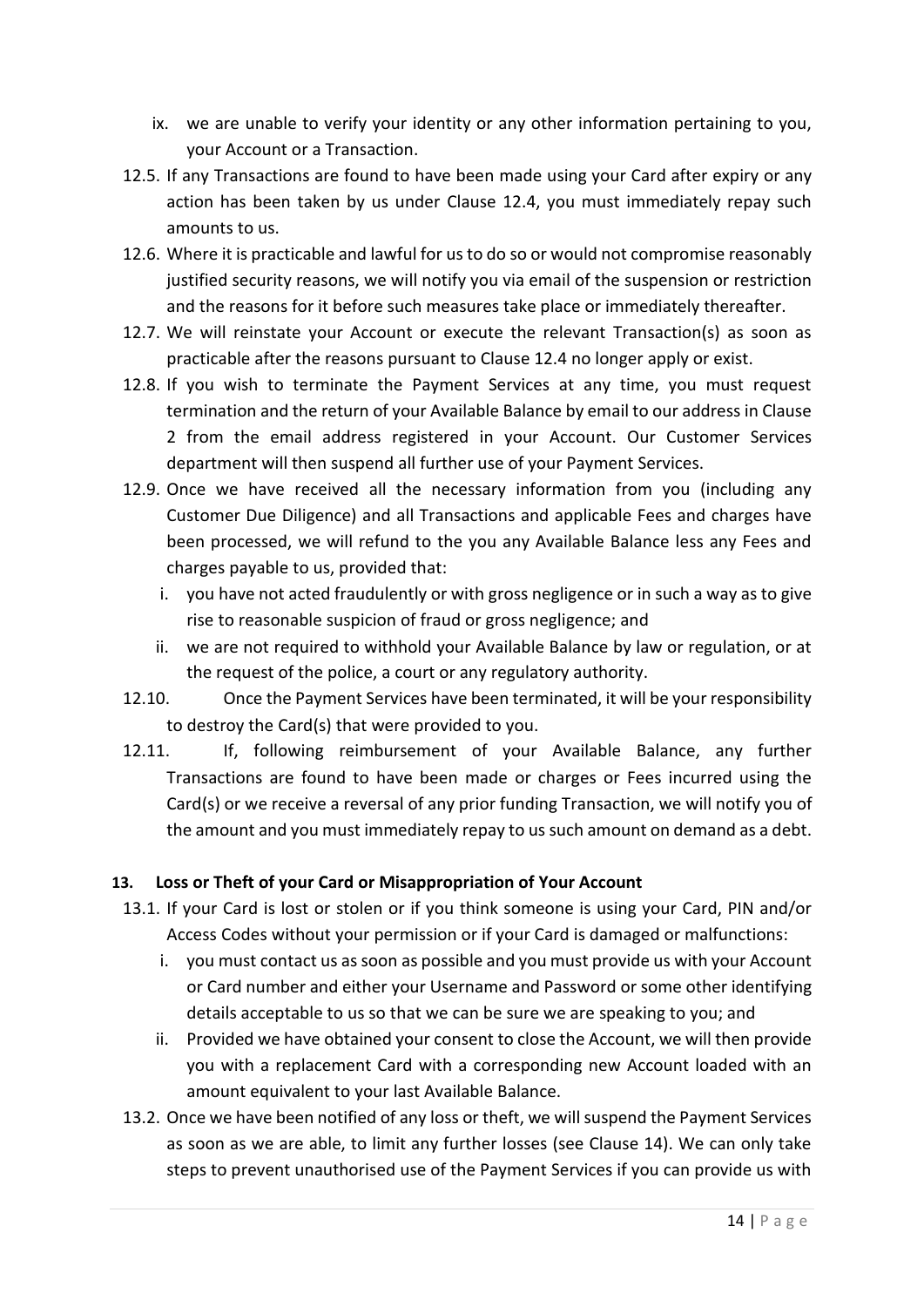the Account or Card number and Username and Password and if you can produce sufficient details to identify yourself and the relevant Account.

- 13.3. Replacement Cards will be posted to the most recent Account address registered by you. Failure to provide the correct address will result in a Card Replacement Fee.
- 13.4. If you subsequently find or retrieve a Card that you have reported lost or stolen, you must immediately destroy the found Card by cutting it in half through the magnetic stripe and chip.
- 13.5. You agree to help us, our agents, regulatory authorities and the police if your Card is lost, stolen or if we suspect that the Payment Services are being misused.

#### **14. Liability for Unauthorised or Incorrectly Executed Transactions**

- 14.1. Subject to Clauses 14.2, 14.3 and 14.6, we will reimburse you in full for all unauthorised Transactions sent from your Account immediately and in any event no later than the end of the following Business Day after noting or being notified of the Transaction (except where we have reasonable grounds for suspecting fraud), provided that you have informed us of the unauthorised Transaction without undue delay after becoming aware of the Transaction and in any event, no later than 13 months after the Transaction was executed. Where applicable, we shall restore your Account to the state in which it would have been had the unauthorised Transaction not taken place, so that that the credit value date shall be no later than the date the amount had been debited.
- 14.2. You may be liable for losses relating to any unauthorized Transactions up to a maximum of €50 resulting from the resulting from the use of a lost or stolen Card or the misappropriate of your Account, unless the loss, theft or misappropriation was not detectable to you prior to payment (except where you acted fraudulently) or was caused by acts or lack of action of our employee, agent, branch or service provider.
- 14.3. You are liable for any losses incurred by an unauthorised Transaction if you have acted fraudulently or failed either intentionally or through gross negligence, to use your Account in accordance with the terms of this Agreement or to keep your Access Codes confidential and secure in accordance with Clause 8.
- 14.4. You shall not be liable for losses incurred by an unauthorised Transaction which takes place after you have notified us of a compromise of your Access Codes according to Clause 8, unless you have acted fraudulently, or where we have failed to provide you with the means to notify us in the agreed manner without delay on you becoming aware of the loss, theft, misappropriation or unauthorised use of your Card or Account.
- 14.5. We shall not be liable for a refund or losses incurred by an incorrectly or non-executed payment Transaction if the details of the payee's account provided by you were incorrect or we can prove that the full amount of the Transaction was duly received by the payment service provider of the payee.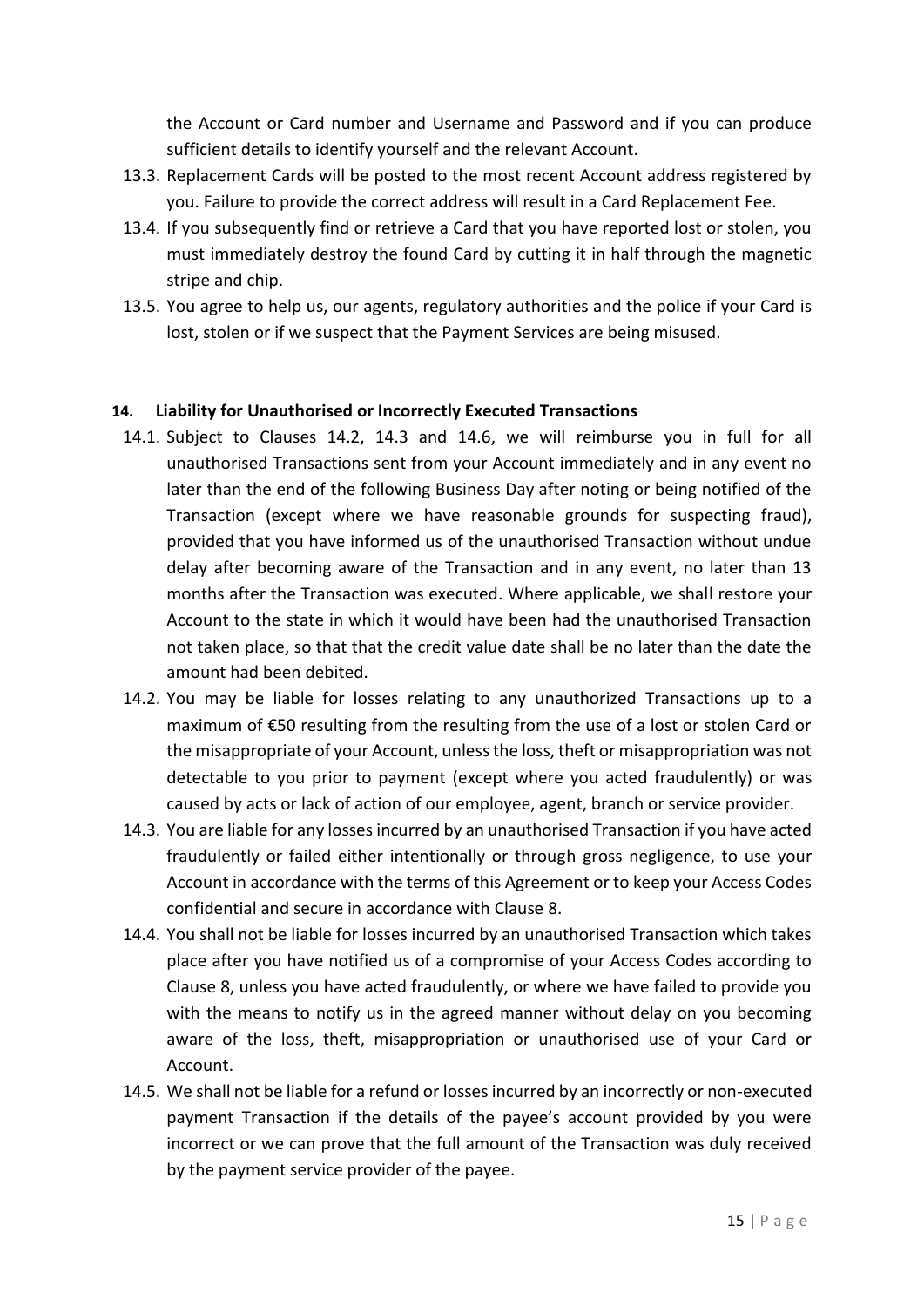- 14.6. We shall not be liable for any unauthorised or incorrectly executed Transactions in case the Transaction was affected by abnormal and unforeseeable circumstances beyond our reasonable control or where we acted in accordance with a legal obligation.
- 14.7. Where we are liable for the incorrect execution of a Transfer or SEPA Transfer that you receive under this Agreement, we shall immediately place the amount of the Transaction at your disposal in accordance and credit the corresponding amount to your Account no later than the date on which the amount would have been value dated, had the Transaction been correctly executed.
- 14.8. Where we are liable for the incorrect execution of a Payment, Transfer or SEPA Transfer by you as payer, we shall, without undue delay, refund to you the amount of the non-executed or defective Transaction, and, where applicable, restore the debited Account to the state in which it would have been had the defective Transaction not taken place.
- 14.9. In the case of a non-executed or defectively executed Payment Transfer or SEPA Transfer by you as payer, we shall, regardless of whether we are liable, on request, make immediate efforts to trace the Transaction and notify you of the outcome, free of charge.
- 14.10. A Payment initiated by or through a payee (e.g. a Merchant) shall be considered to be unauthorised if you have not given your consent for the Payment to be made. If you believe that a Payment has been made without your consent you should contact us in accordance with Clause 2.
- 14.11. A claim for a refund of an authorised Payment initiated by or through a payee (e.g. a Merchant) where the authorisation did not specify an exact amount of payment Transaction (and the amount of the Payment exceeded the amount that you reasonably could have expected taking into account your previous spending pattern, this Agreement and the circumstances of the case), must be made within 8 weeks from the date on which the funds were deducted from your Available Balance. Within 10 Business Days of receiving your claim for a refund or within 10 Business Days of receiving further information from you, we will either refund the full amount of the Payment as at the date on which the amount of the Payment was debited or provide you with justification for refusing the refund.
- 14.12. The right to a refund under this Clause 14 does not apply where you have given consent directly to us for the Payment to be made and, if applicable, information on the Payment was provided or made available to you by us or the payee in an agreed manner for at least four weeks before the due date.
- 14.13. If you are not satisfied with the justification provided for refusing the refund or with the outcome of your claim for a refund, you may submit a complaint to us or contact the complaints authority as described in Clause 16.
- 14.14. If at any time we have incorrectly deducted money from your Available Balance, we shall refund the amount to you. If we subsequently establish that the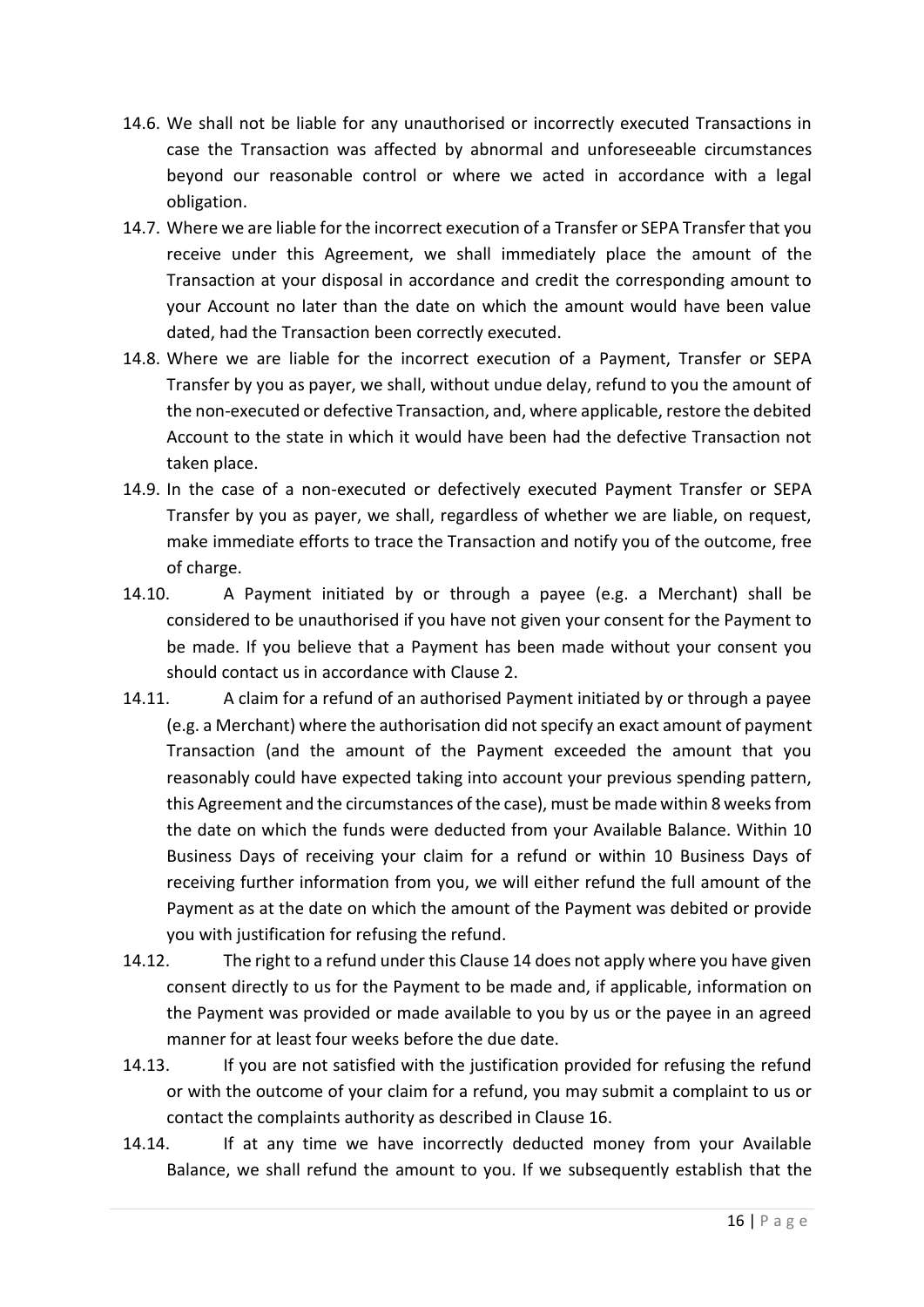refunded amount had been correctly deducted, we may deduct it from your Available Balance and may charge you a Fee. If you do not have sufficient Available Balance, you must repay us the amount immediately on demand.

14.15. Where any request, Transaction, disputed Transaction, arbitration or reversed Transaction involves third party costs, you remain liable for these and they will be deducted from your Account or otherwise charged to you.

#### **15. General Liability**

15.1. Without prejudice to Clause 14 and subject to Clause 15.4;

- i. neither party shall be liable to the other for indirect or consequential loss or damage (including without limitation loss of business, profits or revenues), incurred in connection with this Agreement, whether arising in contract, tort (including negligence), breach of statutory duty or otherwise;
- ii. we shall not be liable:
	- 1. if you are unable to use the Card or Payment Services for any valid reason stated in this Agreement;
	- 2. for any fault or failure beyond our reasonable control relating to the use of the Payment Services, including but not limited to, a lack of Available Balance or fault in or failure of data processing systems;
	- 3. for any loss, fault or failure relating to the use of a Third-Party Provider as stated in Clause 6.3, 6.6 and 6.7 of this Agreement,
	- 4. if a Merchant refuses to accept a Payment or fails to cancel an authorisation or pre-authorisation;
	- 5. for the goods or services that are purchased with your Card;
	- 6. for any dispute you might have with a Merchant or other user of the Payment Service where you acted with:
		- 15.1.ii.6.1. undue delay
		- 15.1.ii.6.2. fraudulently; or
		- 15.1.ii.6.3. with gross negligence (including where losses arise due to your failure to keep us notified of your correct personal details)
- 15.2. You agree that you will not use the Payment Services in an illegal manner and you agree to indemnify us against any claim or proceeding brought about by such illegal use of the Payment Services by you, your Authorised Person(s) and Additional Cardholder(s).
- 15.3. You are solely responsible for your interactions with Merchants or other users of the Payment Service. We reserve the right, but have no obligation, to monitor or mediate such disputes.
- 15.4. To the fullest extent permitted by relevant law, and subject to Clause 14 and Clause 15.5, our total liability under or arising from this Agreement shall be limited as follows: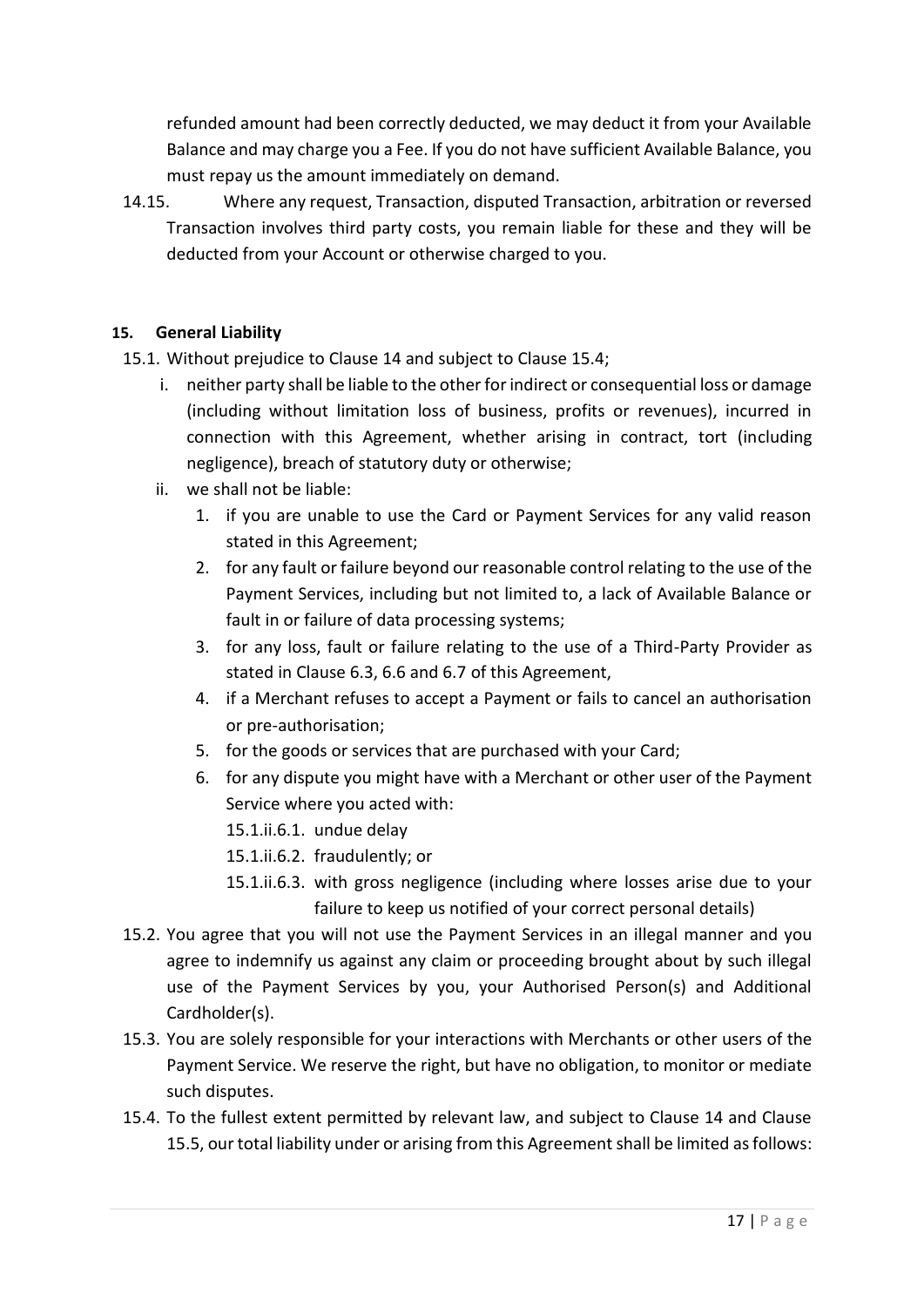- i. where your Card is faulty due to our default, our liability shall be limited to replacement of the Card or, at our choice, repayment to you of the Available Balance; and
- ii. in all other circumstances of our default, our liability will be limited to repayment of the amount of the Available Balance.
- 15.5. Nothing in this Agreement shall exclude or limit either Party's liability in respect of death or personal injury arising from that party's negligence or fraudulent misrepresentation.
- 15.6. No party shall be liable for, or be considered in breach of this Agreement on account of, any delay or failure to perform as required by this Agreement as a result of any causes or conditions which are beyond such Party's reasonable control.

#### **16. Dispute Resolution**

- 16.1. We are committed to providing an excellent customer experience for all our Customers. If we do not meet your expectations in any way, we want to have the opportunity to put things right.
- 16.2. In the first instance, your initial communication will be with our Customer Services Team who can be contacted by Email to [pcsilinfo@prepaidfinancialservices.com](mailto:pcsilinfo@prepaidfinancialservices.com) . Our Customer Services Team will listen to your needs and will do their best to solve your issue promptly and fairly. We value the opportunity to review the way we do business and help us meet our customers' expectations.
- 16.3. If having received a response from our Customer Services Team you are unhappy with the outcome, please contact the Complaints Team of PCSIL, Front Office, Scurlockstown Business Park, Trim, Co. Meath, C15 K2R9 in writing via email on pcsilcomplaints@prepaidfinancialservices.com
- 16.4. Once received, the Complaints Team will conduct an investigation and you will receive a response of its findings within 15 Business Days of receipt of the complaint. In exceptional circumstances where we are unable to reply within the first 15 Business Days, we will reply providing a reason for the delay and deadline for response, not more than 35 Business Days after first receipt of complaint.
- 16.5. If the Complaints Team is unable to resolve your complaint and you wish to escalate your complaint further, please contact the Financial Services and Pensions Ombudsman at Lincoln House, Lincoln Place, Dublin 2,D02 VH29. Details of the service offered by the Financial Services and Pensions Ombudsman are available at https://www.fspo.ie/ or alternatively you can lodge your complaint in your country of domicile with the Online Dispute Resolution process at [https://ec.europa.eu/consumers/odr/main/index.cfm?event=main.home.show&lng=](https://ec.europa.eu/consumers/odr/main/index.cfm?event=main.home.show&lng=EN) [EN](https://ec.europa.eu/consumers/odr/main/index.cfm?event=main.home.show&lng=EN)
- 16.6. You must provide us with all receipts and information that are relevant to your claim.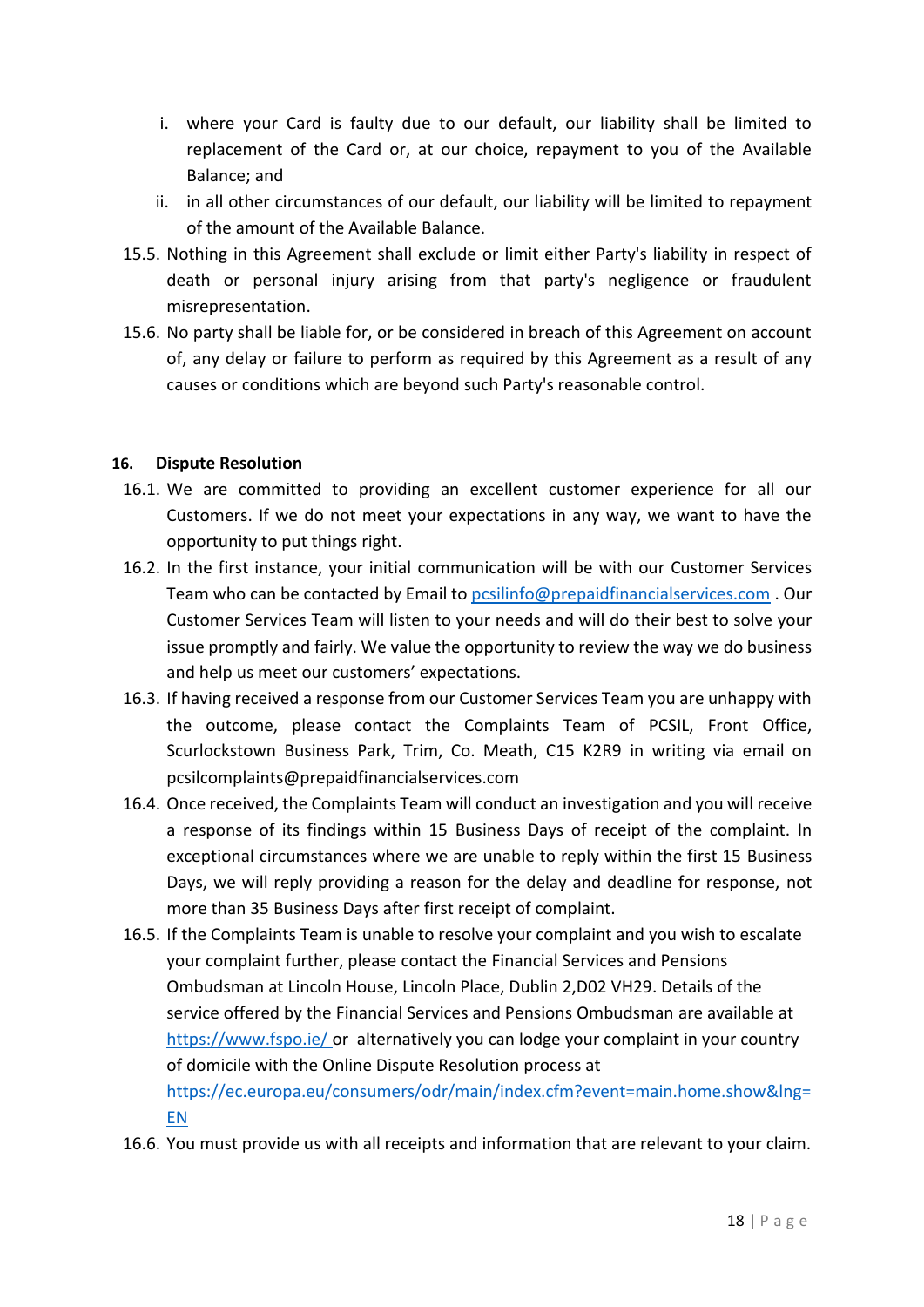#### **17. Your Personal Data**

- 17.1. PCSIL is a registered Data Controller with the Data Protection Commission in Ireland.
- 17.2. In order for us to provide you with the services relating to your Account, we are required to collect and process personal data about you, Additional Cardholders and Authorised Persons, with your consent or on a legal basis to meet our obligations for Anti-Money Laundering legislation or other governmental organisation. Where applicable, if an Account holder is under 16, then parental consent is explicitly required.
- 17.3. Your consent will be sought for collection of your data and you have the right to agree or decline. Where you decline consent for the collection and processing of your data, we reserve our right to discontinue service due to our obligations as a financial services institution.
- 17.4. We may disclose or check your personal data with other organisations and obtain further information about you in order to verify your identity and comply with applicable money laundering and governmental regulations. A record of our enquiries will be left on your file.
- 17.5. We may pass your personal data on to third-party service providers contracted to PCSIL in the course of dealing with your Account. Any third parties that we may share your data with are obliged to keep your details secure, and to use them only to fulfil the service they provide you on our behalf. Where we transfer the personal data to a third country or international organisation, we ensure this is done securely and that they meet a minimum standard of data protection in their country.
- 17.6. You have the right to receive information concerning the personal data we hold about you and to rectify such data where it is inaccurate or incomplete. You have the right to object to or withdraw any consent you have given for certain types of processing such as direct marketing.
- 17.7. Your data will be retained for 6 years after the end of the provision of services to you, where your data will be destroyed in compliance with the requirements of the General Data Protection Regulation.
- 17.8. In the event that you wish to make a complaint about how your personal data is being processed by us (or third parties as described in 17.5 above), or how your complaint has been handled, you have the right to lodge a complaint directly with the supervisory authority and PCSIL's Data Protection Officer.
- 17.9. Our Privacy Policy provides full details on your rights as a data subject and our obligations as a data controller. Please read this document carefully and ensure you understand your rights.

#### **18. Changes to the Terms and Conditions**

We may update or amend these terms and conditions (including our Fees & Limits Schedule). Notice of any changes will be given on our website, or by e-mail notification,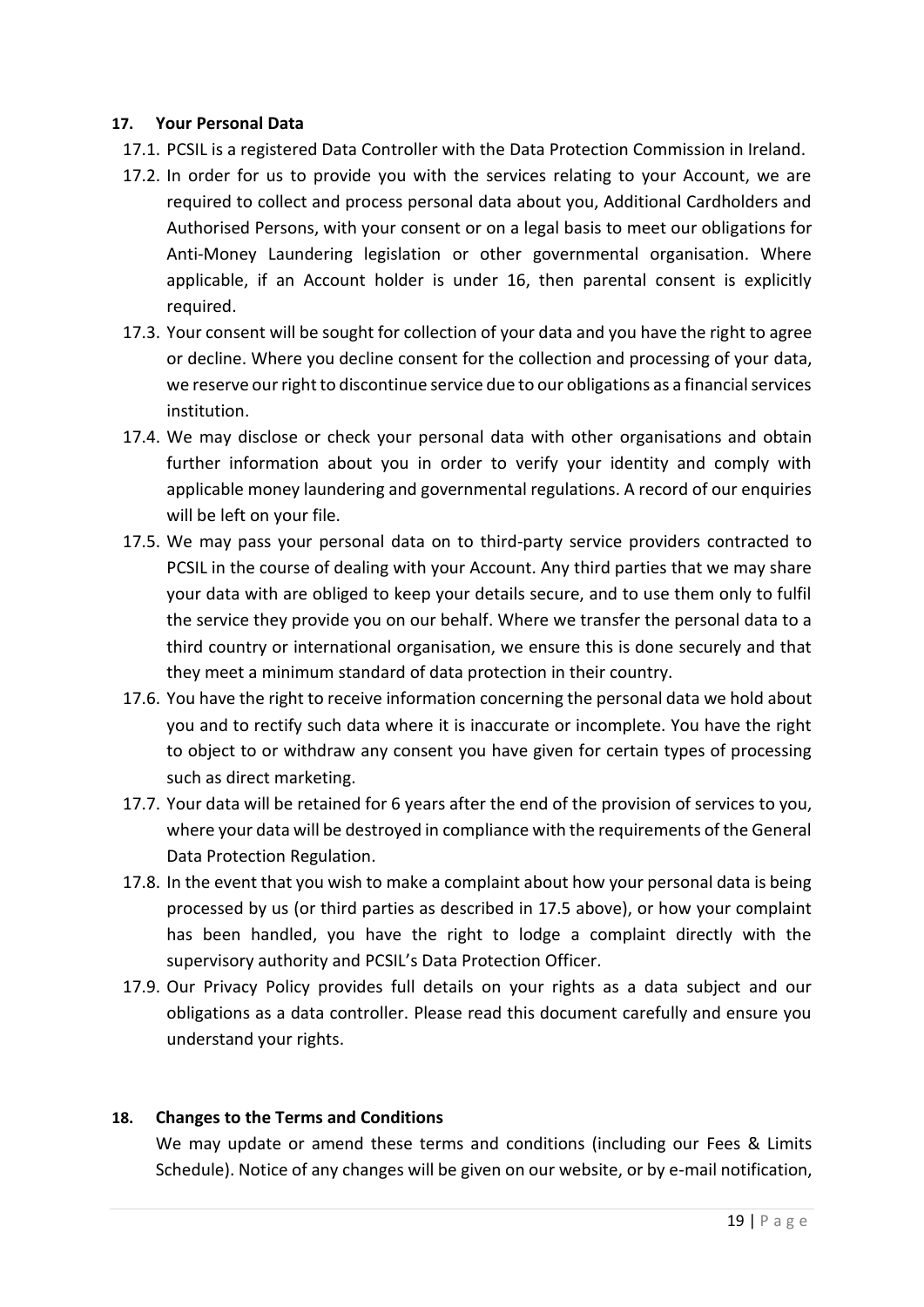or by SMS at least 2 months in advance. By continuing to use the Payment Services after the expiry of the 2-month notice period you acknowledge that you indicate your acceptance to be bound by the updated or amended terms and conditions. If you do not wish to be bound by them, you should stop using the Payment Services and terminate this Agreement in accordance with Clause 10 before the changes take effect.

#### **19. Miscellaneous**

- 19.1. We may assign or transfer our rights, interest or obligations under this Agreement to any third party (including by way of merger, consolidation or the acquisition of all or substantially all of our business and assets relating to the Agreement) upon 2 months' written notice. This will not adversely affect your rights or obligations under this Agreement.
- 19.2. Nothing in this Agreement is intended to confer a benefit on any person who is not a party to it, and therefore no such person shall have any right under Irish Legislation, but this Clause do not affect a right or remedy of a third party which exists or is available apart from that Legislation.
- 19.3. Any waiver or concession we may allow you, will not affect our strict rights and your obligations under this Agreement.
- 19.4. This Agreement and the documents referred to in it, constitute the entire agreement and understanding of the parties and supersede any previous agreement between the parties relating to the subject matter of this Agreement.

#### **20. Funds Protection**

All relevant funds corresponding to your Available Balance are segregated from our funds and held in the Customer Funds Account in accordance with the safeguarding requirements of the Electronic Money Regulations 2011 by law. In the event that we became insolvent those funds are protected against claims made by any of our creditors.

#### **21. Regulation & Law**

- 21.1. The Payment Services, Card and Account are payment services and not deposit, credit or banking products and are not covered by the Deposit Guarantee Scheme.
- 21.2. This Agreement shall be governed by and interpreted in accordance with the laws of Ireland, and any dispute or claim in relation to this Agreement shall be subject to the non-exclusive jurisdiction of the Irish courts. However, if you reside outside of Ireland you may bring an action in your country of residence.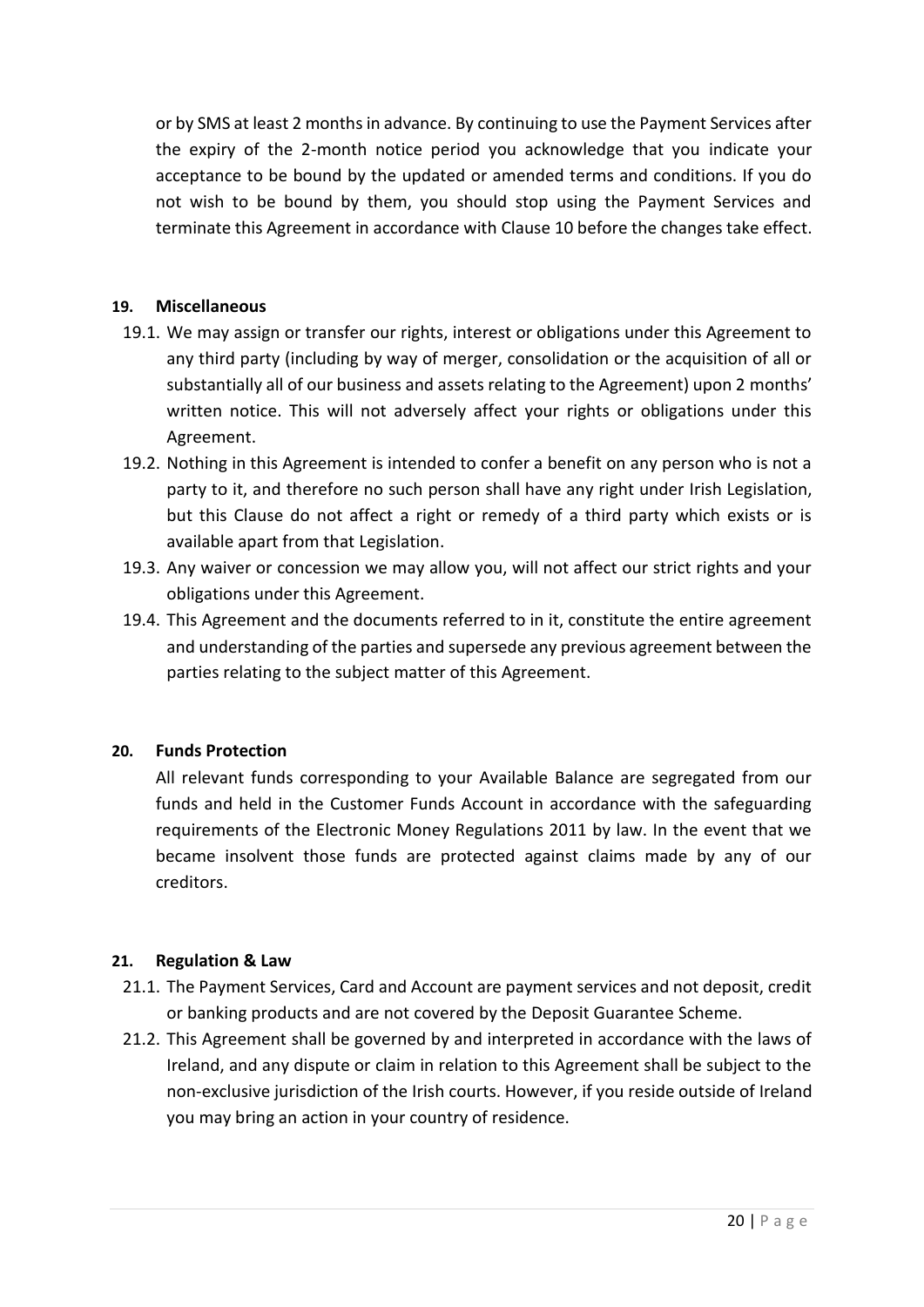## **22. Fee and Limits Schedule**

## **Fees and Limit Schedule Consumer: EPS Basic Card Mastercard (SDD)**

| <b>Purchase and Payment Service Costs</b>                                                                                                                                                                                            | <b>Cardholder Fee</b>                 |        |      |
|--------------------------------------------------------------------------------------------------------------------------------------------------------------------------------------------------------------------------------------|---------------------------------------|--------|------|
| Annual Card Fee (collected by European Payment Solutions)                                                                                                                                                                            | € 35,00                               |        |      |
| Monthly Service Charge                                                                                                                                                                                                               | € 0,00                                |        |      |
| <b>Card Activation Fee</b>                                                                                                                                                                                                           | € 0,50                                |        |      |
| POS within SEPA                                                                                                                                                                                                                      | € 0,35                                |        |      |
| POS outside SEPA                                                                                                                                                                                                                     | € 0,50                                |        |      |
| ATM withdrawal within SEPA (of amount withdrawn)                                                                                                                                                                                     | € 2,50                                |        |      |
| ATM withdrawal outside SEPA (of amount withdrawn)                                                                                                                                                                                    | 2.00%                                 |        |      |
| <b>Purchase Decline Fee</b><br>Compensation that you pay us in the event that a transaction is<br>refused by a seller without the cause being with us, e.g. you have<br>insufficient funds or you have entered incorrect information | € 0,50                                |        |      |
| <b>Loading Transactions</b>                                                                                                                                                                                                          | <b>Cardholder Fee</b>                 | Min.   | Max. |
| iDeal                                                                                                                                                                                                                                | 1.50%                                 | € 2,00 |      |
| <b>Bank Transfer</b>                                                                                                                                                                                                                 | 1.50%                                 | € 2,00 |      |
| <b>IBAN Bank Transfer</b>                                                                                                                                                                                                            | 1.50%                                 | € 2,00 |      |
| <b>Remainder SMS Transactions</b>                                                                                                                                                                                                    | <b>Cardholder Fee</b>                 |        |      |
| <b>SMS Balance Inquiry</b>                                                                                                                                                                                                           | € 0,25                                |        |      |
| <b>SMS Block</b>                                                                                                                                                                                                                     | € 0,25                                |        |      |
| <b>SMS Unblock</b>                                                                                                                                                                                                                   | € 0,25                                |        |      |
| <b>SMS Pin Retrieval</b>                                                                                                                                                                                                             | € 0,25                                |        |      |
| <b>Limits EPS Basic Card (SDD)</b>                                                                                                                                                                                                   | <b>Cardholder Limits</b>              |        |      |
| Loading limit EPS Basic Card                                                                                                                                                                                                         | Once a day with a $\epsilon$ 150 max. |        |      |
| Max. total purchase (POS including MOTO/eCommerce)                                                                                                                                                                                   | €150 per month                        |        |      |
| Allowed saved monetary value                                                                                                                                                                                                         | € 300                                 |        |      |
| Lifetime ATM withdrawal for EPS Basic Card                                                                                                                                                                                           | € 50                                  |        |      |
| Card use subjected to these terms and conditions                                                                                                                                                                                     | Only in the Netherlands               |        |      |
| <b>Administrative Transactions</b>                                                                                                                                                                                                   | <b>Cardholder Fee</b>                 |        |      |
| Lost of stolen Replacement Card                                                                                                                                                                                                      | € 25,00                               |        |      |
| <b>Account Closure Fee</b>                                                                                                                                                                                                           | € 0,00                                |        |      |
| Customer Service Fee per minute                                                                                                                                                                                                      | € 0,65                                |        |      |
| <b>IVR Fees (by phone call)</b>                                                                                                                                                                                                      | <b>Cardholder Fee</b>                 |        |      |
| <b>Initial PIN Enquiry</b>                                                                                                                                                                                                           | € 0,00                                |        |      |
| <b>Subsequent PIN Enquiry</b>                                                                                                                                                                                                        | € 1,00                                |        |      |
| <b>Miscellaneous Fees</b>                                                                                                                                                                                                            | <b>Cardholder Fee</b>                 |        |      |
| Upgrade fee to EPS Plus Card one time charge                                                                                                                                                                                         | € 7,50                                |        |      |
| <b>Currency Exchange Rate</b>                                                                                                                                                                                                        | 3.00%                                 |        |      |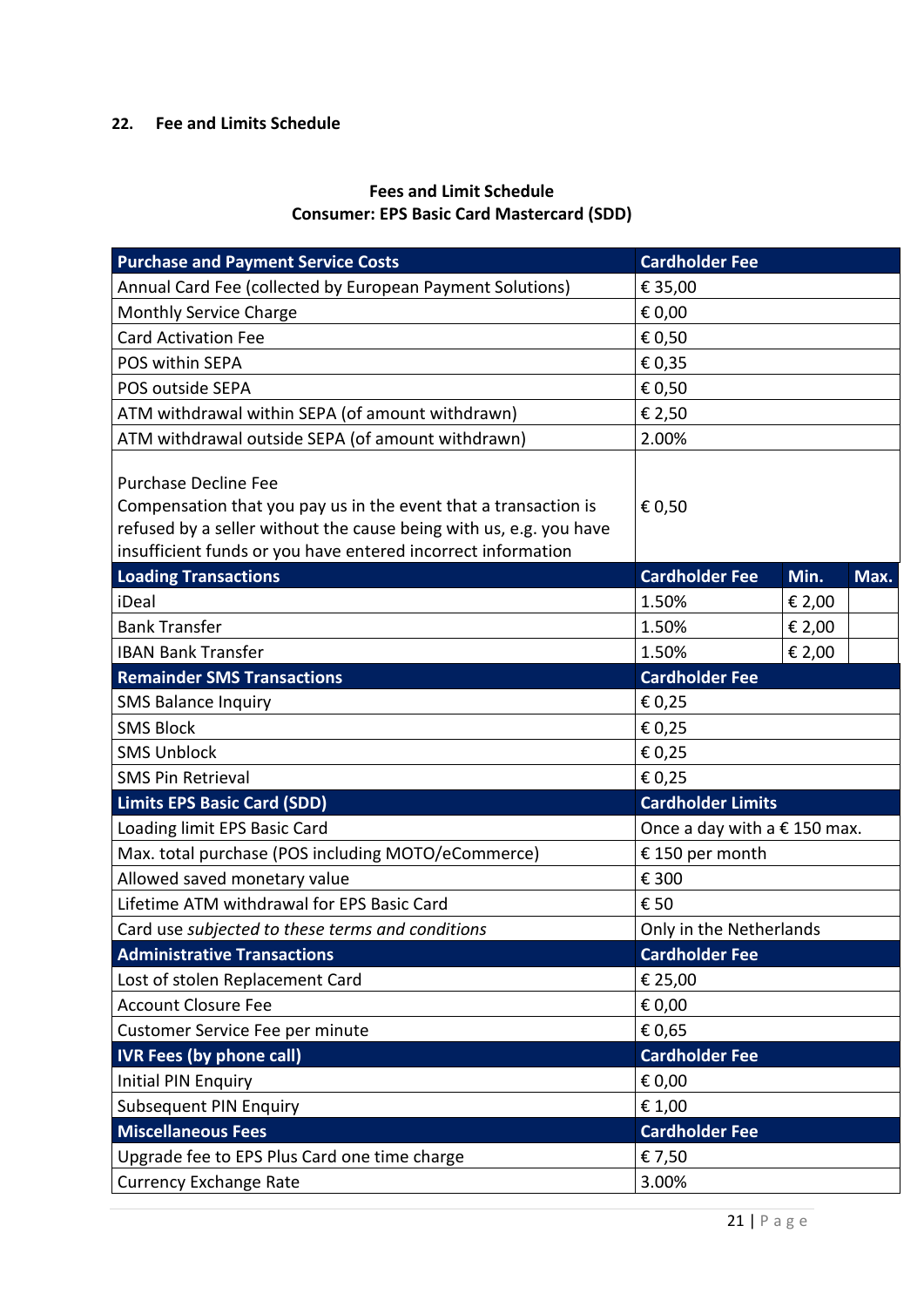| Inactivity fee per month (after 90 days of inactivity)                                                                    | € 5,00 |
|---------------------------------------------------------------------------------------------------------------------------|--------|
| Transaction reports per month                                                                                             | € 5,00 |
| Bank Payment (SEPA) - Refund/transfer from EPS Card to bank<br>account from cardholder, e.g. with closing off the account | 1.50%  |
| Bank Payment (SEPA) - Outgoing bank transfer to bank account of a $ \,\epsilon\,$ 3,00<br>third party                     |        |

## **Consumer: EPS Plus Card Mastercard (KYC)**

| <b>Purchase and Payment Service Costs</b>                                                                                                                                                                                            | <b>Cardholder Fee</b>               |        |                         |
|--------------------------------------------------------------------------------------------------------------------------------------------------------------------------------------------------------------------------------------|-------------------------------------|--------|-------------------------|
| Annual Card Fee (collected by European Payment Solutions)                                                                                                                                                                            | € 35,00                             |        |                         |
| Monthly Service Charge                                                                                                                                                                                                               | € 0,00                              |        |                         |
| <b>Card Activation Fee</b>                                                                                                                                                                                                           | € 0,50                              |        |                         |
| POS within SEPA                                                                                                                                                                                                                      | € 0,35                              |        |                         |
| POS outside SEPA                                                                                                                                                                                                                     | € 0,50                              |        |                         |
| ATM withdrawal within SEPA (of amount withdrawn)                                                                                                                                                                                     | € 2,50                              |        |                         |
| ATM withdrawal outside SEPA (of amount withdrawn)                                                                                                                                                                                    | 2.00%                               |        |                         |
| <b>Purchase Decline Fee</b><br>Compensation that you pay us in the event that a transaction is<br>refused by a seller without the cause being with us, e.g. you have<br>insufficient funds or you have entered incorrect information | € 0,50                              |        |                         |
| Purchase fee per EPS Secondary Card                                                                                                                                                                                                  | € 25,00                             |        |                         |
| <b>Loading Transactions</b>                                                                                                                                                                                                          | <b>Cardholder Fee</b>               | Min.   | Max.                    |
| iDeal                                                                                                                                                                                                                                | 1.50%                               | € 2,00 |                         |
| <b>Bank Transfer</b>                                                                                                                                                                                                                 | 1.50%                               | € 2,00 |                         |
| <b>IBAN Bank Transfer</b>                                                                                                                                                                                                            | 1.50%                               | € 2,00 |                         |
| <b>Internet Credit Card Load</b><br>Loading EPS Card with preregistered credit card                                                                                                                                                  | 5.00%                               |        | €500,00<br>per<br>month |
| Internet Debit Card Load<br>Loading EPS Card with preregistered debit card                                                                                                                                                           | 5.00%                               |        | €500,00<br>per<br>month |
| <b>SMS Credit Card Load</b><br>Loading EPS Card with preregistered credit card                                                                                                                                                       | $5.00\% + \text{\textsterling}0.25$ |        | €500,00<br>per<br>month |
| <b>SMS Debit Card Load</b><br>Loading EPS Card with preregistered debit card                                                                                                                                                         | $5.00\% + \text{\textsterling}0.25$ |        | €500,00<br>per<br>month |
| <b>Card 2 Card Funds Sharing (KYC)</b>                                                                                                                                                                                               | <b>Cardholder Fee</b>               | Min.   | Max.                    |
| SMS Card to Card Transfer                                                                                                                                                                                                            | €0,25 + 1.50%                       | € 1,75 |                         |
| From EPS Plus Card to EPS Plus Card (ACP card 2 card transfer fee)                                                                                                                                                                   | 1.50%                               |        |                         |
| Max. Card to Card transfer per month                                                                                                                                                                                                 | € 500,00                            |        |                         |